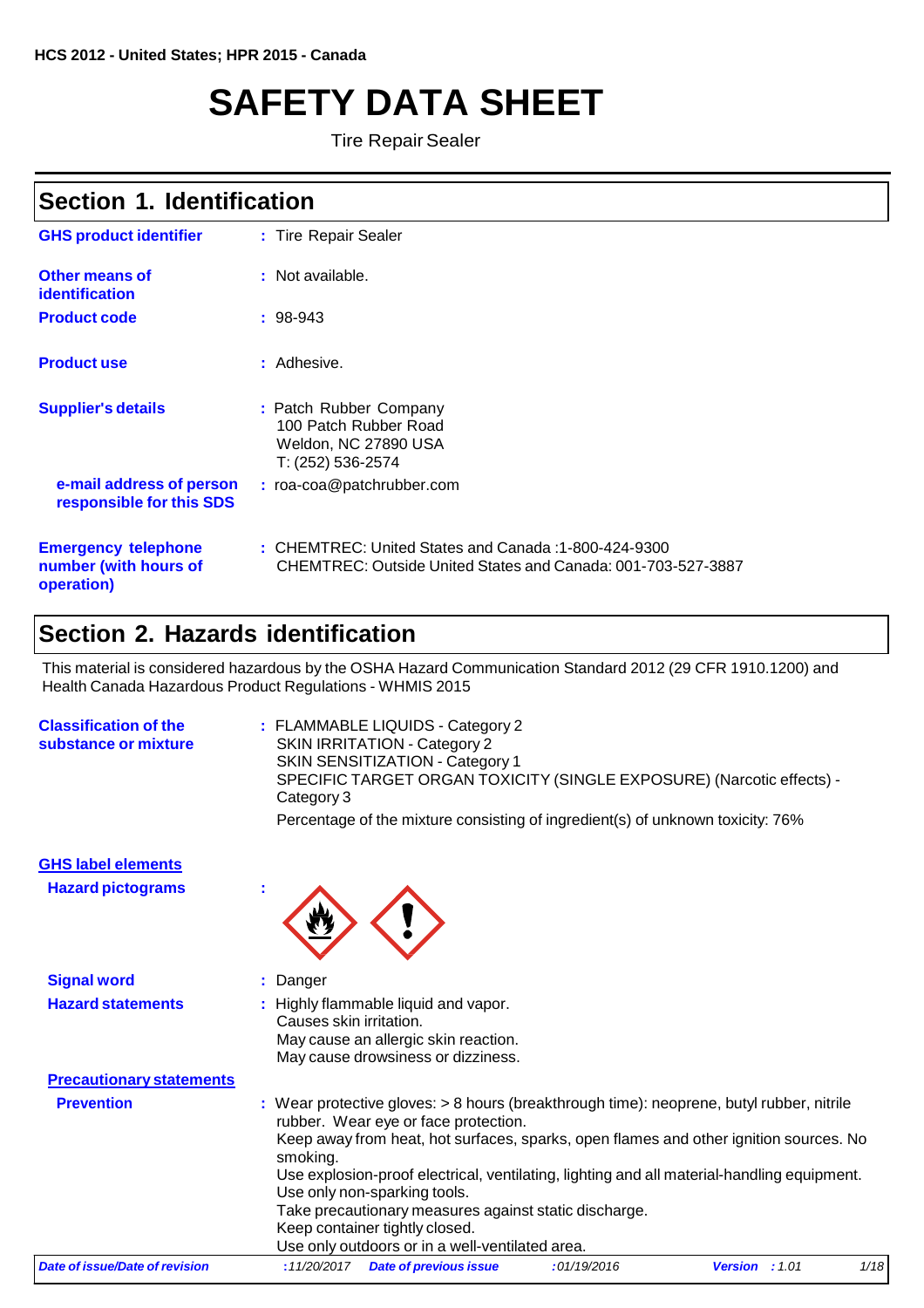## **Section 2. Hazards identification**

|                                            | Avoid breathing vapor.<br>Wash hands thoroughly after handling.                                                                                                                                                                                                                                                                                                                                                        |
|--------------------------------------------|------------------------------------------------------------------------------------------------------------------------------------------------------------------------------------------------------------------------------------------------------------------------------------------------------------------------------------------------------------------------------------------------------------------------|
| <b>Response</b>                            | : IF INHALED: Remove person to fresh air and keep comfortable for breathing. Call a<br>POISON CENTER or physician if you feel unwell.<br>IF ON SKIN (or hair): Take off immediately all contaminated clothing. Rinse skin with<br>water or shower.<br>IF ON SKIN: Wash with plenty of soap and water. Take off contaminated clothing and<br>wash it before reuse.<br>If skin irritation occurs: Get medical attention. |
| <b>Storage</b>                             | : Store locked up.<br>Store in a well-ventilated place.<br>Keep cool.                                                                                                                                                                                                                                                                                                                                                  |
| <b>Disposal</b>                            | : Dispose of contents and container in accordance with all local, regional, national and<br>international regulations.                                                                                                                                                                                                                                                                                                 |
| <b>Hazards not otherwise</b><br>classified | : None known.                                                                                                                                                                                                                                                                                                                                                                                                          |

## **Section 3. Composition/information on ingredients**

| Substance/mixture     | : Mixture        |
|-----------------------|------------------|
| Other means of        | : Not available. |
| <b>identification</b> |                  |
| <b>Product code</b>   | $: 98-943$       |

| <b>Ingredient name</b>                     | $\frac{9}{6}$ | <b>CAS number</b> |
|--------------------------------------------|---------------|-------------------|
| Naphtha (petroleum), hydrotreated light    | $60 - 100$    | 64742-49-0        |
| heptane                                    | $30 - 45$     | 142-82-5          |
| 3-methylhexane                             | $0 - 30$      | 589-34-4          |
| Methylcyclohexane                          | $0 - 20$      | 108-87-2          |
| 2-Methylhexane                             | $0 - 15$      | 591-76-4          |
| 2,3-dimethylpentane                        | $0 - 5$       | 565-59-3          |
| 3-Ethylpentane                             | $0 - 5$       | 617-78-7          |
| carbon black, respirable other than powder | $7 - 13$      | 1333-86-4         |
| Stearic acid                               | $0.1 - 1$     | $57-11-4$         |
| Benzothiazole, 2,2'-dithiobis-             | $0.1 - 1$     | 120-78-5          |
| Zinc oxide                                 | $0.1 - 1$     | 1314-13-2         |

Any concentration shown as a range is to protect confidentiality or is due to batch variation.

There are no additional ingredients present which, within the current knowledge of the supplier and in the **concentrations applicable, are classified as hazardous to health or the environment and hence require reporting in this section.**

**Occupational exposure limits, if available, are listed in Section 8.**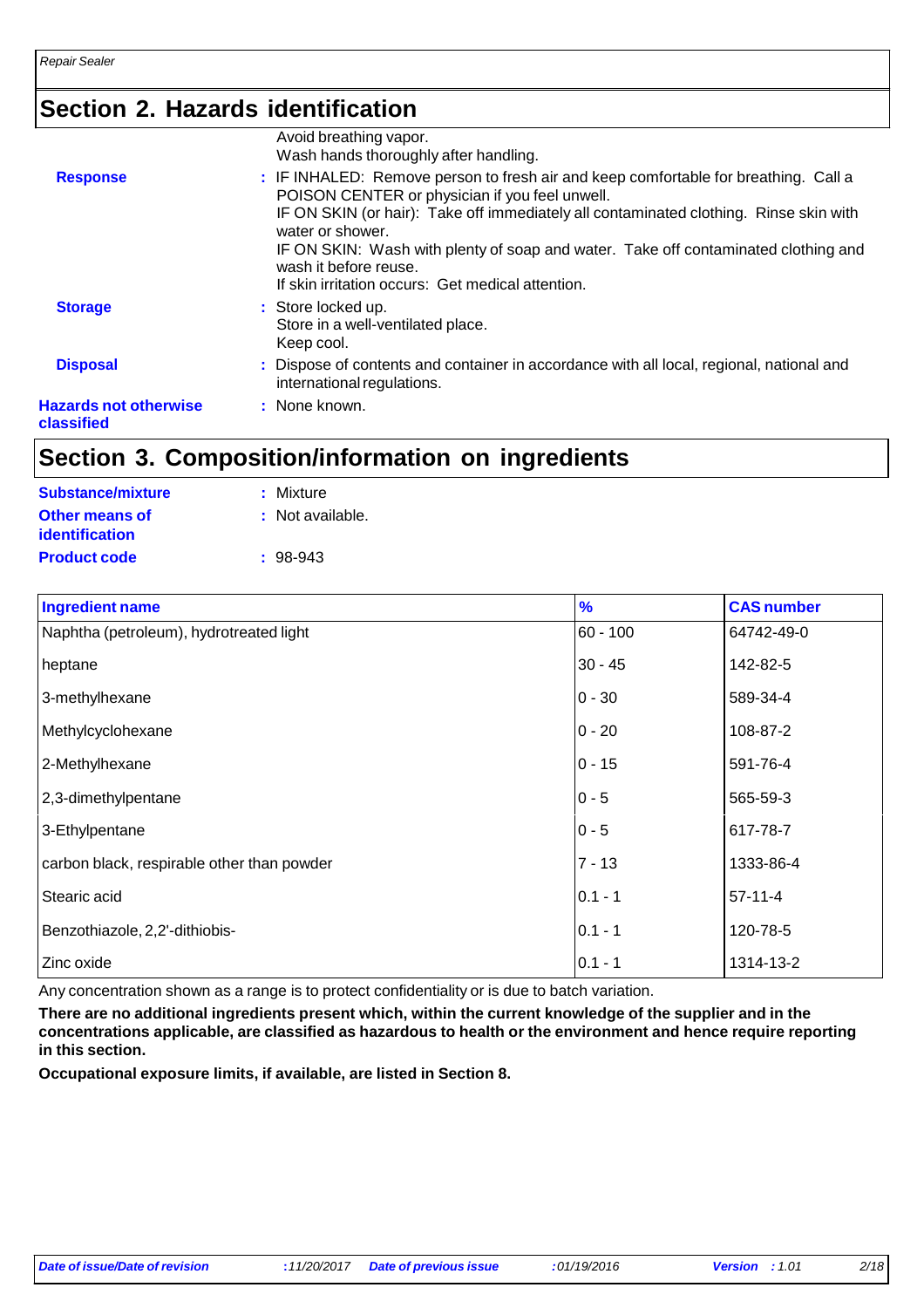# **Section 4. First aid measures**

| <b>Description of necessary first aid measures</b> |                                                                                                                                                                                                                                                                                                                                                                                                                                                                                                                                                                                                                                                                                                                                                                                                                                                                                                                |
|----------------------------------------------------|----------------------------------------------------------------------------------------------------------------------------------------------------------------------------------------------------------------------------------------------------------------------------------------------------------------------------------------------------------------------------------------------------------------------------------------------------------------------------------------------------------------------------------------------------------------------------------------------------------------------------------------------------------------------------------------------------------------------------------------------------------------------------------------------------------------------------------------------------------------------------------------------------------------|
| <b>Eye contact</b>                                 | : Immediately flush eyes with plenty of water, occasionally lifting the upper and lower<br>eyelids. Check for and remove any contact lenses. Continue to rinse for at least 10<br>minutes. Get medical attention.                                                                                                                                                                                                                                                                                                                                                                                                                                                                                                                                                                                                                                                                                              |
| <b>Inhalation</b>                                  | : Remove victim to fresh air and keep at rest in a position comfortable for breathing. If it<br>is suspected that fumes are still present, the rescuer should wear an appropriate mask<br>or self-contained breathing apparatus. If not breathing, if breathing is irregular or if<br>respiratory arrest occurs, provide artificial respiration or oxygen by trained personnel. It<br>may be dangerous to the person providing aid to give mouth-to-mouth resuscitation.<br>Get medical attention. If necessary, call a poison center or physician. If unconscious,<br>place in recovery position and get medical attention immediately. Maintain an open<br>airway. Loosen tight clothing such as a collar, tie, belt or waistband. In case of<br>inhalation of decomposition products in a fire, symptoms may be delayed. The exposed<br>person may need to be kept under medical surveillance for 48 hours. |
| <b>Skin contact</b>                                | : Wash contaminated skin with soap and water. Remove contaminated clothing and<br>shoes. Continue to rinse for at least 10 minutes. Get medical attention. Wash clothing<br>before reuse. Clean shoes thoroughly before reuse.                                                                                                                                                                                                                                                                                                                                                                                                                                                                                                                                                                                                                                                                                 |
| <b>Ingestion</b>                                   | : Wash out mouth with water. Remove dentures if any. Remove victim to fresh air and<br>keep at rest in a position comfortable for breathing. If material has been swallowed and<br>the exposed person is conscious, give small quantities of water to drink. Stop if the<br>exposed person feels sick as vomiting may be dangerous. Do not induce vomiting<br>unless directed to do so by medical personnel. If vomiting occurs, the head should be<br>kept low so that vomit does not enter the lungs. Get medical attention. If necessary,<br>call a poison center or physician. Never give anything by mouth to an unconscious<br>person. If unconscious, place in recovery position and get medical attention<br>immediately. Maintain an open airway. Loosen tight clothing such as a collar, tie, belt<br>or waistband.                                                                                  |

### **Most important symptoms/effects, acute and delayed**

| <b>Potential acute health effects</b>                                                |                                                                                              |                                                                                                         |                                                                              |                                                                                                                                                                          |      |
|--------------------------------------------------------------------------------------|----------------------------------------------------------------------------------------------|---------------------------------------------------------------------------------------------------------|------------------------------------------------------------------------------|--------------------------------------------------------------------------------------------------------------------------------------------------------------------------|------|
| <b>Eye contact</b>                                                                   |                                                                                              | : May cause eye irritation.                                                                             |                                                                              |                                                                                                                                                                          |      |
| <b>Inhalation</b>                                                                    | dizziness.                                                                                   |                                                                                                         | : Can cause central nervous system (CNS) depression. May cause drowsiness or |                                                                                                                                                                          |      |
| <b>Skin contact</b>                                                                  |                                                                                              |                                                                                                         | : Causes skin irritation. May cause an allergic skin reaction.               |                                                                                                                                                                          |      |
| <b>Ingestion</b>                                                                     |                                                                                              | : Can cause central nervous system (CNS) depression. May be irritating to mouth, throat<br>and stomach. |                                                                              |                                                                                                                                                                          |      |
| Over-exposure signs/symptoms                                                         |                                                                                              |                                                                                                         |                                                                              |                                                                                                                                                                          |      |
| <b>Eye contact</b>                                                                   | pain or irritation<br>watering<br>redness                                                    | : Adverse symptoms may include the following:                                                           |                                                                              |                                                                                                                                                                          |      |
| <b>Inhalation</b>                                                                    | nausea or vomiting<br>headache<br>drowsiness/fatigue<br>dizziness/vertigo<br>unconsciousness | : Adverse symptoms may include the following:                                                           |                                                                              |                                                                                                                                                                          |      |
| <b>Skin contact</b>                                                                  | irritation<br>redness                                                                        | : Adverse symptoms may include the following:                                                           |                                                                              |                                                                                                                                                                          |      |
| <b>Ingestion</b>                                                                     | : No specific data.                                                                          |                                                                                                         |                                                                              |                                                                                                                                                                          |      |
| Indication of immediate medical attention and special treatment needed, if necessary |                                                                                              |                                                                                                         |                                                                              |                                                                                                                                                                          |      |
| <b>Notes to physician</b>                                                            |                                                                                              | high concentrations: heartbeat irregularity (arrhythmia)                                                |                                                                              | : In case of inhalation of decomposition products in a fire, symptoms may be delayed.<br>The exposed person may need to be kept under medical surveillance for 48 hours. |      |
| <b>Specific treatments</b>                                                           | : No specific treatment.                                                                     |                                                                                                         |                                                                              |                                                                                                                                                                          |      |
| Date of issue/Date of revision                                                       | :11/20/2017                                                                                  | <b>Date of previous issue</b>                                                                           | :01/19/2016                                                                  | <b>Version</b> : $1.01$                                                                                                                                                  | 3/18 |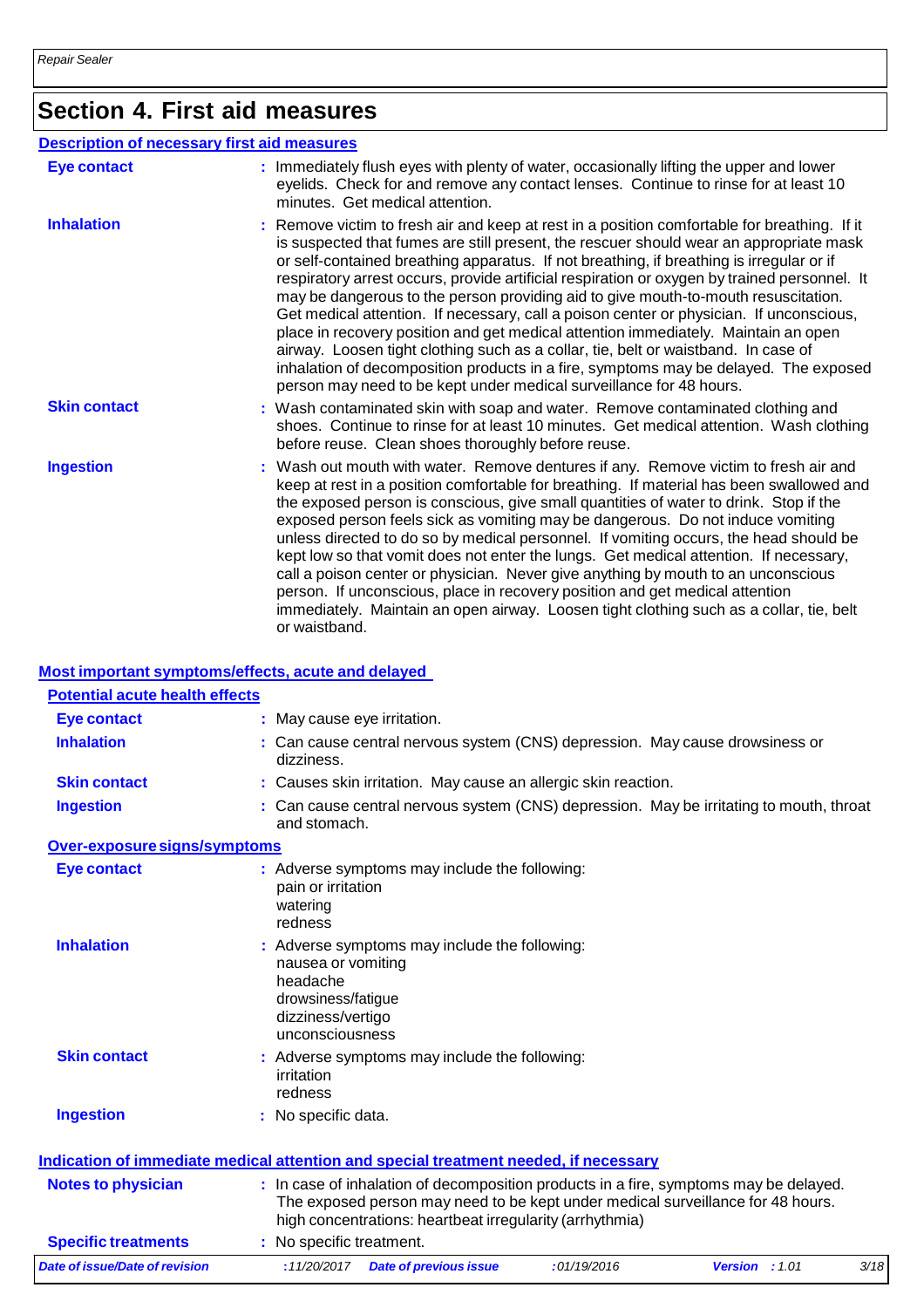### **Section 4. First aid measures**

### **Protection of first-aiders** : No action shall be taken involving any personal risk or without suitable training. If it is suspected that fumes are still present, the rescuer should wear an appropriate mask or self-contained breathing apparatus. It may be dangerous to the person providing aid to give mouth-to-mouth resuscitation. Wash contaminated clothing thoroughly with water before removing it, or wear gloves.

### **See toxicological information (Section 11)**

### **Section 5. Fire-fighting measures**

| <b>Extinguishing media</b>                               |                                                                                                                                                                                                                                                                                                                                                                                                                                                                                                                                                                                                                      |
|----------------------------------------------------------|----------------------------------------------------------------------------------------------------------------------------------------------------------------------------------------------------------------------------------------------------------------------------------------------------------------------------------------------------------------------------------------------------------------------------------------------------------------------------------------------------------------------------------------------------------------------------------------------------------------------|
| <b>Suitable extinguishing</b><br>media                   | : Use dry chemical, $CO2$ , water spray (fog) or foam.                                                                                                                                                                                                                                                                                                                                                                                                                                                                                                                                                               |
| <b>Unsuitable extinguishing</b><br>media                 | : Do not use water jet.                                                                                                                                                                                                                                                                                                                                                                                                                                                                                                                                                                                              |
| <b>Specific hazards arising</b><br>from the chemical     | : Highly flammable liquid and vapor. In a fire or if heated, a pressure increase will occur<br>and the container may burst, with the risk of a subsequent explosion. The vapor/gas is<br>heavier than air and will spread along the ground. Vapors may accumulate in low or<br>confined areas or travel a considerable distance to a source of ignition and flash back.<br>Vapors may form explosive mixtures with air. Runoff to sewer may create fire or<br>explosion hazard. Fire water contaminated with this material must be contained and<br>prevented from being discharged to any waterway, sewer or drain. |
| <b>Hazardous thermal</b><br>decomposition products       | : Decomposition products may include the following materials:<br>carbon dioxide<br>carbon monoxide<br>nitrogen oxides<br>sulfur oxides<br>metal oxide/oxides<br>smoke<br>fumes or vapor                                                                                                                                                                                                                                                                                                                                                                                                                              |
| <b>Special protective actions</b><br>for fire-fighters   | : Promptly isolate the scene by removing all persons from the vicinity of the incident if<br>there is a fire. No action shall be taken involving any personal risk or without suitable<br>training. Move containers from fire area if this can be done without risk. Use water<br>spray to keep fire-exposed containers cool.                                                                                                                                                                                                                                                                                        |
| <b>Special protective</b><br>equipment for fire-fighters | : Fire-fighters should wear appropriate protective equipment and self-contained breathing<br>apparatus (SCBA) with a full face-piece operated in positive pressure mode.                                                                                                                                                                                                                                                                                                                                                                                                                                             |

### **Section 6. Accidental release measures**

|                                  | Personal precautions, protective equipment and emergency procedures                                                                                                                                                                                                                                                                                                                                                                                                                             |
|----------------------------------|-------------------------------------------------------------------------------------------------------------------------------------------------------------------------------------------------------------------------------------------------------------------------------------------------------------------------------------------------------------------------------------------------------------------------------------------------------------------------------------------------|
| For non-emergency<br>personnel   | : No action shall be taken involving any personal risk or without suitable training.<br>Evacuate surrounding areas. Keep unnecessary and unprotected personnel from<br>entering. Do not touch or walk through spilled material. Shut off all ignition sources.<br>No flares, smoking or flames in hazard area. Avoid breathing vapor or mist. Provide<br>adequate ventilation. Wear appropriate respirator when ventilation is inadequate. Put<br>on appropriate personal protective equipment. |
| For emergency responders :       | If specialized clothing is required to deal with the spillage, take note of any information in<br>Section 8 on suitable and unsuitable materials.<br>See also the information in "For non-emergency personnel".                                                                                                                                                                                                                                                                                 |
| <b>Environmental precautions</b> | : Avoid dispersal of spilled material and runoff and contact with soil, waterways, drains<br>and sewers. Inform the relevant authorities if the product has caused environmental<br>pollution (sewers, waterways, soil or air). Water polluting material. May be harmful to<br>the environment if released in large quantities.                                                                                                                                                                 |

### **Methods and materials for containment and cleaning up**

| Date of issue/Date of revision | : 11/20/2017 Date of previous issue | :01/19/2016 | <b>Version</b> : $1.01$ | 4/18 |
|--------------------------------|-------------------------------------|-------------|-------------------------|------|
|                                |                                     |             |                         |      |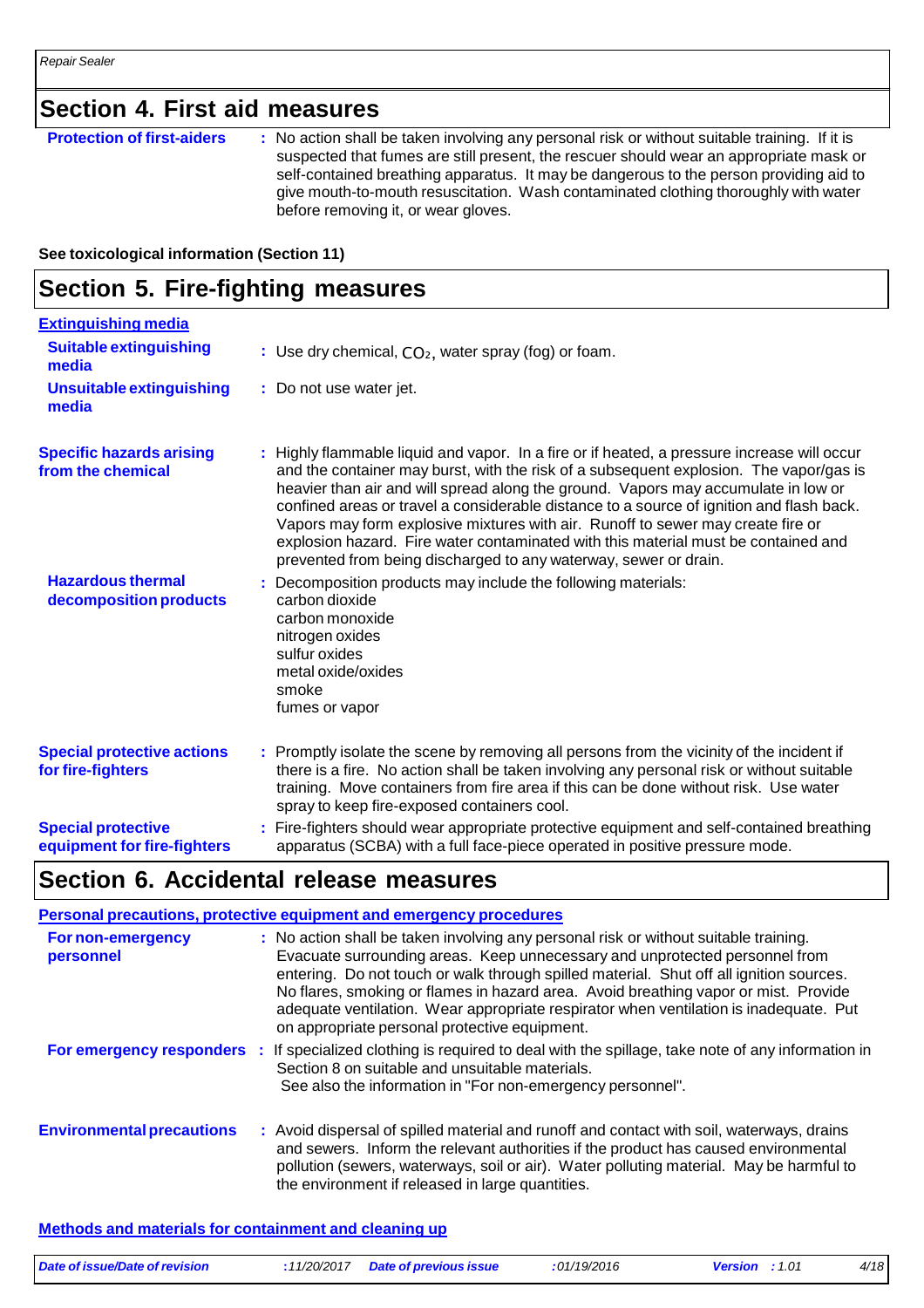## **Section 6. Accidental release measures**

| <b>Small spill</b> | : Stop leak if without risk. Move containers from spill area. Use spark-proof tools and<br>explosion-proof equipment. Absorb with an inert material and place in an appropriate<br>waste disposal container. Dispose of via a licensed waste disposal contractor.                                                                                                                                                                                                                                                                                                                                                                                                                                                                                                                                                                                                                   |
|--------------------|-------------------------------------------------------------------------------------------------------------------------------------------------------------------------------------------------------------------------------------------------------------------------------------------------------------------------------------------------------------------------------------------------------------------------------------------------------------------------------------------------------------------------------------------------------------------------------------------------------------------------------------------------------------------------------------------------------------------------------------------------------------------------------------------------------------------------------------------------------------------------------------|
| <b>Large spill</b> | : Stop leak if without risk. Move containers from spill area. Use spark-proof tools and<br>explosion-proof equipment. Approach release from upwind. Prevent entry into sewers,<br>water courses, basements or confined areas. Wash spillages into an effluent treatment<br>plant or proceed as follows. Contain and collect spillage with non-combustible,<br>absorbent material e.g. sand, earth, vermiculite or diatomaceous earth and place in<br>container for disposal according to local regulations (see Section 13). Dispose of via a<br>licensed waste disposal contractor. Contaminated absorbent material may pose the<br>same hazard as the spilled product. Note: see Section 1 for emergency contact<br>information and Section 13 for waste disposal. For large spills, dike spilled material or<br>otherwise contain it to ensure runoff does not reach a waterway. |

# **Section 7. Handling and storage**

### **Precautions for safe handling**

| <b>Protective measures</b>                                                       | : Put on appropriate personal protective equipment (see Section 8). Persons with a<br>history of skin sensitization problems should not be employed in any process in which<br>this product is used. Do not get in eyes or on skin or clothing. Do not ingest. Avoid<br>breathing vapor or mist. Avoid release to the environment. Use only with adequate<br>ventilation. Wear appropriate respirator when ventilation is inadequate. Do not enter<br>storage areas and confined spaces unless adequately ventilated. Keep in the original<br>container or an approved alternative made from a compatible material, kept tightly<br>closed when not in use. Store and use away from heat, sparks, open flame or any other<br>ignition source. Use explosion-proof electrical (ventilating, lighting and material<br>handling) equipment. Use only non-sparking tools. Take precautionary measures<br>against electrostatic discharges. Empty containers retain product residue and can be<br>hazardous. Do not reuse container. |
|----------------------------------------------------------------------------------|---------------------------------------------------------------------------------------------------------------------------------------------------------------------------------------------------------------------------------------------------------------------------------------------------------------------------------------------------------------------------------------------------------------------------------------------------------------------------------------------------------------------------------------------------------------------------------------------------------------------------------------------------------------------------------------------------------------------------------------------------------------------------------------------------------------------------------------------------------------------------------------------------------------------------------------------------------------------------------------------------------------------------------|
| <b>Advice on general</b><br>occupational hygiene                                 | : Eating, drinking and smoking should be prohibited in areas where this material is<br>handled, stored and processed. Workers should wash hands and face before eating,<br>drinking and smoking. Remove contaminated clothing and protective equipment before<br>entering eating areas. See also Section 8 for additional information on hygiene<br>measures.                                                                                                                                                                                                                                                                                                                                                                                                                                                                                                                                                                                                                                                                   |
| <b>Conditions for safe storage,</b><br>including any<br><b>incompatibilities</b> | Store in accordance with local regulations. Store in a segregated and approved area.<br>Store in original container protected from direct sunlight in a dry, cool and well-ventilated<br>area, away from incompatible materials (see Section 10) and food and drink. Store<br>locked up. Eliminate all ignition sources. Separate from oxidizing materials. Keep<br>container tightly closed and sealed until ready for use. Containers that have been<br>opened must be carefully resealed and kept upright to prevent leakage. Do not store in<br>unlabeled containers. Use appropriate containment to avoid environmental<br>contamination.                                                                                                                                                                                                                                                                                                                                                                                  |

## **Section 8. Exposure controls/personal protection**

**Control parameters**

### **Occupational exposure limits**

| <b>Ingredient name</b>                            |             |                               | <b>Exposure limits</b>                                                                                                                                                                                                               |                                                                                                                                                                   |      |
|---------------------------------------------------|-------------|-------------------------------|--------------------------------------------------------------------------------------------------------------------------------------------------------------------------------------------------------------------------------------|-------------------------------------------------------------------------------------------------------------------------------------------------------------------|------|
| <b>United States Occupational Exposure Limits</b> |             |                               |                                                                                                                                                                                                                                      |                                                                                                                                                                   |      |
| heptane                                           |             |                               | TWA: 400 ppm 8 hours.<br>TWA: 1640 mg/m <sup>3</sup> 8 hours.<br>STEL: 500 ppm 15 minutes.<br>TWA: 85 ppm 10 hours.<br>TWA: 350 mg/m <sup>3</sup> 10 hours.<br>CEIL: 440 ppm 15 minutes.<br>CEIL: 1800 mg/m <sup>3</sup> 15 minutes. | <b>ACGIH TLV (United States, 3/2016).</b><br>STEL: 2050 mg/m <sup>3</sup> 15 minutes.<br>NIOSH REL (United States, 10/2016).<br>OSHA PEL (United States, 6/2016). |      |
| Date of issue/Date of revision                    | :11/20/2017 | <b>Date of previous issue</b> | :01/19/2016                                                                                                                                                                                                                          | <b>Version</b> : 1.01                                                                                                                                             | 5/18 |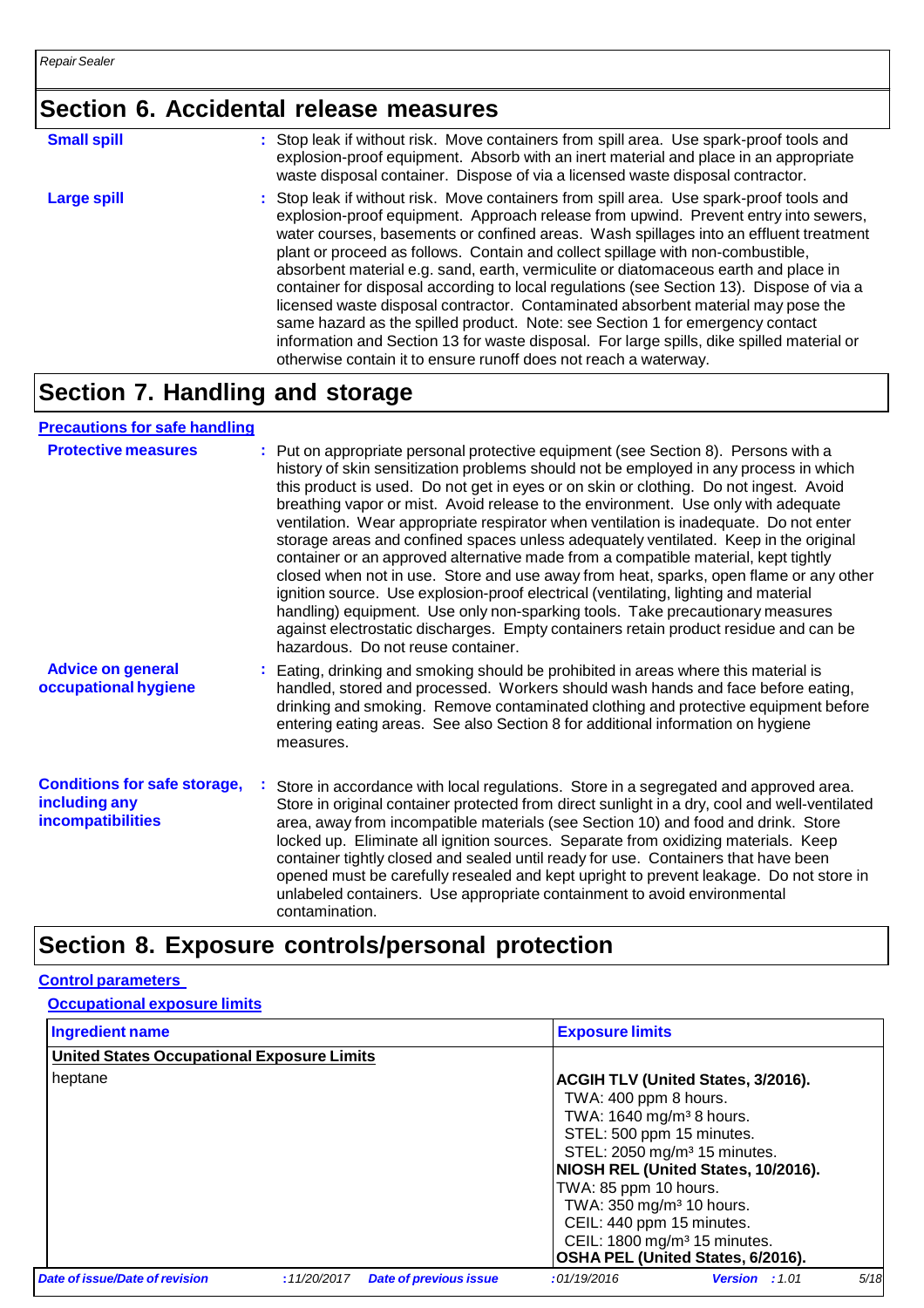|                                            | STEL: 10 mg/m <sup>3</sup> 15 minutes. Form: Fume<br>TWA: 5 mg/m <sup>3</sup> 8 hours. Form: Respirable                                                                                                                                                                                                                                                                                           |  |
|--------------------------------------------|---------------------------------------------------------------------------------------------------------------------------------------------------------------------------------------------------------------------------------------------------------------------------------------------------------------------------------------------------------------------------------------------------|--|
|                                            | fumes<br>STEL: 10 mg/m <sup>3</sup> 15 minutes. Form: Fume<br>OSHA PEL 1989 (United States, 3/1989).<br>TWA: 5 mg/m <sup>3</sup> 8 hours. Form: Fume                                                                                                                                                                                                                                              |  |
| zinc oxide                                 | NIOSH REL (United States, 10/2016).<br>CEIL: 15 mg/m <sup>3</sup> Form: Dust<br>TWA: 5 mg/m <sup>3</sup> 10 hours. Form: Dust and                                                                                                                                                                                                                                                                 |  |
| stearic acid                               | None.                                                                                                                                                                                                                                                                                                                                                                                             |  |
| di(benzothiazol-2-yl) disulphide           | None.                                                                                                                                                                                                                                                                                                                                                                                             |  |
| 2,3-dimethylpentane                        | ACGIH TLV (United States, 3/2016).<br>TWA: 400 ppm 8 hours.<br>TWA: 1640 mg/m <sup>3</sup> 8 hours.<br>STEL: 500 ppm 15 minutes.<br>STEL: 2050 mg/m <sup>3</sup> 15 minutes.                                                                                                                                                                                                                      |  |
| 3-ethylpentane                             | ACGIH TLV (United States, 3/2016).<br>TWA: 400 ppm 8 hours.<br>TWA: 1640 mg/m <sup>3</sup> 8 hours.<br>STEL: 500 ppm 15 minutes.<br>STEL: 2050 mg/m <sup>3</sup> 15 minutes.                                                                                                                                                                                                                      |  |
| carbon black, respirable other than powder | NIOSH REL (United States, 10/2016).<br>TWA: 3.5 mg/m <sup>3</sup> 10 hours.<br>TWA: 0.1 mg of PAHs/cm <sup>3</sup> 10 hours.<br>OSHA PEL (United States, 6/2016).<br>TWA: $3.5 \,\mathrm{mg/m^3}$ 8 hours.<br>ACGIH TLV (United States, 3/2016).<br>TWA: 3 mg/m <sup>3</sup> 8 hours. Form: Inhalable<br>fraction<br>OSHA PEL 1989 (United States, 3/1989).<br>TWA: $3.5 \text{ mg/m}^3$ 8 hours. |  |
| 2-methylhexane                             | ACGIH TLV (United States, 3/2016).<br>TWA: 400 ppm 8 hours.<br>TWA: 1640 mg/m <sup>3</sup> 8 hours.<br>STEL: 500 ppm 15 minutes.<br>STEL: 2050 mg/m <sup>3</sup> 15 minutes.                                                                                                                                                                                                                      |  |
| methylcyclohexane                          | ACGIH TLV (United States, 3/2016).<br>TWA: 400 ppm 8 hours.<br>TWA: 1610 mg/m <sup>3</sup> 8 hours.<br>NIOSH REL (United States, 10/2016).<br>TWA: 400 ppm 10 hours.<br>TWA: 1600 mg/m <sup>3</sup> 10 hours.<br>OSHA PEL (United States, 6/2016).<br>TWA: 500 ppm 8 hours.<br>TWA: 2000 mg/m <sup>3</sup> 8 hours.                                                                               |  |
| 3-methylhexane                             | ACGIH TLV (United States, 3/2016).<br>TWA: 400 ppm 8 hours.<br>TWA: 1640 mg/m <sup>3</sup> 8 hours.<br>STEL: 500 ppm 15 minutes.<br>STEL: 2050 mg/m <sup>3</sup> 15 minutes.                                                                                                                                                                                                                      |  |
|                                            | TWA: 500 ppm 8 hours.<br>TWA: 2000 mg/m <sup>3</sup> 8 hours.                                                                                                                                                                                                                                                                                                                                     |  |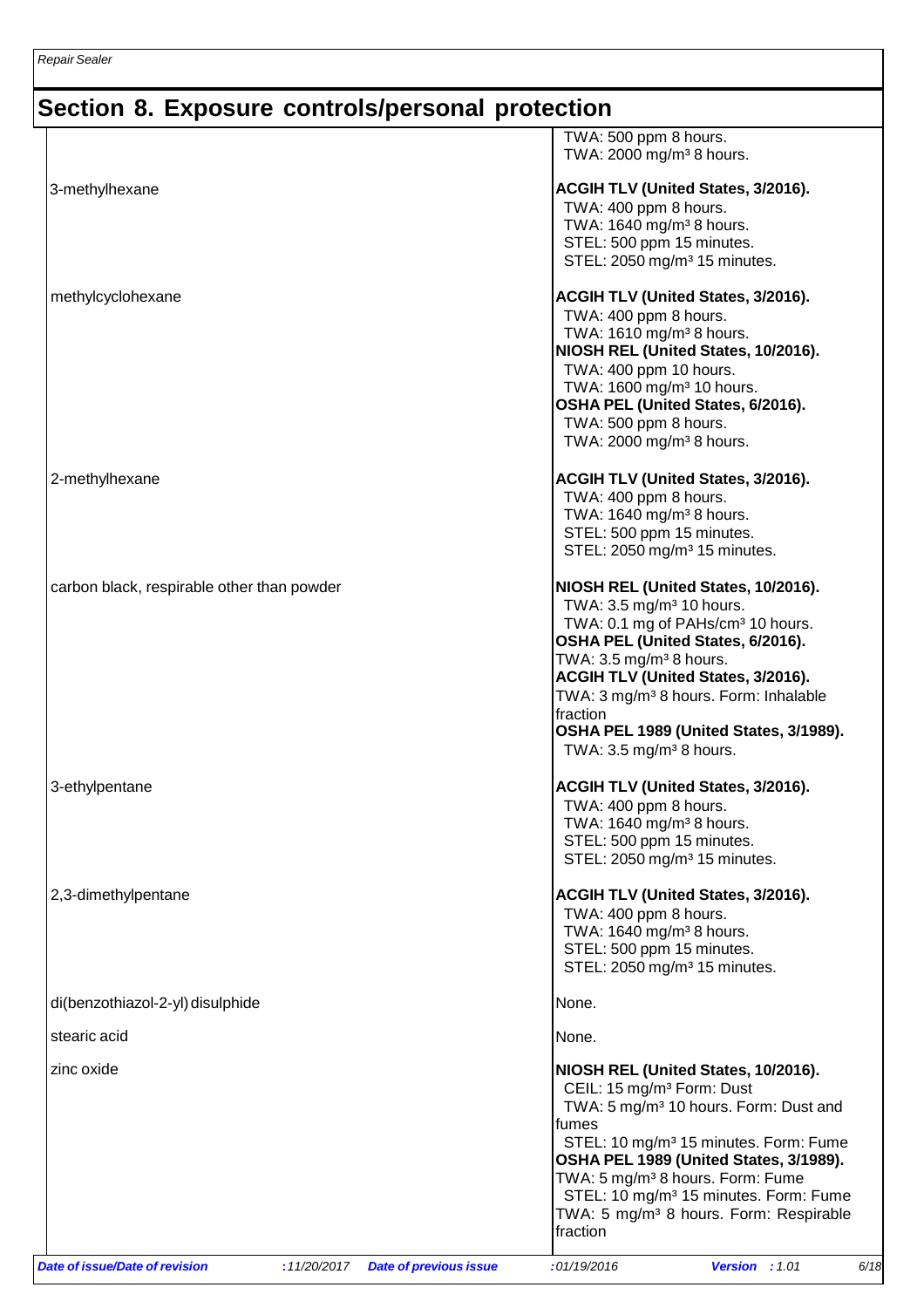|                                            | TWA: 10 mg/m <sup>3</sup> 8 hours. Form: Total dust<br>OSHA PEL (United States, 6/2016).<br>TWA: 5 mg/m <sup>3</sup> 8 hours. Form: Fume<br>TWA: 5 mg/m <sup>3</sup> 8 hours. Form: Respirable<br>fraction<br>TWA: 15 mg/m <sup>3</sup> 8 hours. Form: Total dust<br>ACGIH TLV (United States, 3/2016).<br>TWA: 2 mg/m <sup>3</sup> 8 hours. Form: Respirable<br>fraction<br>STEL: 10 mg/m <sup>3</sup> 15 minutes. Form:<br>Respirable fraction1                                                                                                                                                                                                                                                                                      |
|--------------------------------------------|----------------------------------------------------------------------------------------------------------------------------------------------------------------------------------------------------------------------------------------------------------------------------------------------------------------------------------------------------------------------------------------------------------------------------------------------------------------------------------------------------------------------------------------------------------------------------------------------------------------------------------------------------------------------------------------------------------------------------------------|
| <b>Canada Occupational Exposure Limits</b> |                                                                                                                                                                                                                                                                                                                                                                                                                                                                                                                                                                                                                                                                                                                                        |
| heptane                                    | CA Alberta Provincial (Canada, 4/2009).<br>15 min OEL: 2050 mg/m <sup>3</sup> 15 minutes.<br>8 hrs OEL: 1640 mg/m <sup>3</sup> 8 hours.<br>8 hrs OEL: 400 ppm 8 hours.<br>15 min OEL: 500 ppm 15 minutes.<br><b>CA British Columbia Provincial (Canada,</b><br>7/2016).<br>TWA: 400 ppm 8 hours.<br>STEL: 500 ppm 15 minutes.<br>CA Ontario Provincial (Canada, 7/2015).<br>TWA: 400 ppm 8 hours.<br>STEL: 500 ppm 15 minutes.<br>CA Quebec Provincial (Canada, 1/2014).<br>TWAEV: 400 ppm 8 hours.<br>TWAEV: 1640 mg/m <sup>3</sup> 8 hours.<br>STEV: 500 ppm 15 minutes.<br>STEV: 2050 mg/m <sup>3</sup> 15 minutes.<br><b>CA Saskatchewan Provincial (Canada,</b><br>7/2013).<br>STEL: 500 ppm 15 minutes.<br>TWA: 400 ppm 8 hours. |
| 3-methylhexane                             | CA Alberta Provincial (Canada, 4/2009).<br>15 min OEL: 2050 mg/m <sup>3</sup> 15 minutes.<br>8 hrs OEL: 1640 mg/m <sup>3</sup> 8 hours.<br>8 hrs OEL: 400 ppm 8 hours.<br>15 min OEL: 500 ppm 15 minutes.<br>CA Ontario Provincial (Canada, 7/2015).<br>TWA: 400 ppm 8 hours.<br>STEL: 500 ppm 15 minutes.                                                                                                                                                                                                                                                                                                                                                                                                                             |
| methylcyclohexane                          | CA Alberta Provincial (Canada, 4/2009).<br>8 hrs OEL: 400 ppm 8 hours.<br>8 hrs OEL: 1610 mg/m <sup>3</sup> 8 hours.<br>CA British Columbia Provincial (Canada,<br>7/2016).<br>TWA: 400 ppm 8 hours.<br>CA Ontario Provincial (Canada, 7/2015).<br>TWA: 400 ppm 8 hours.<br>CA Quebec Provincial (Canada, 1/2014).<br>TWAEV: 400 ppm 8 hours.<br>TWAEV: 1610 mg/m <sup>3</sup> 8 hours.<br><b>CA Saskatchewan Provincial (Canada,</b><br>7/2013).<br>STEL: 500 ppm 15 minutes.<br>TWA: 400 ppm 8 hours.                                                                                                                                                                                                                                |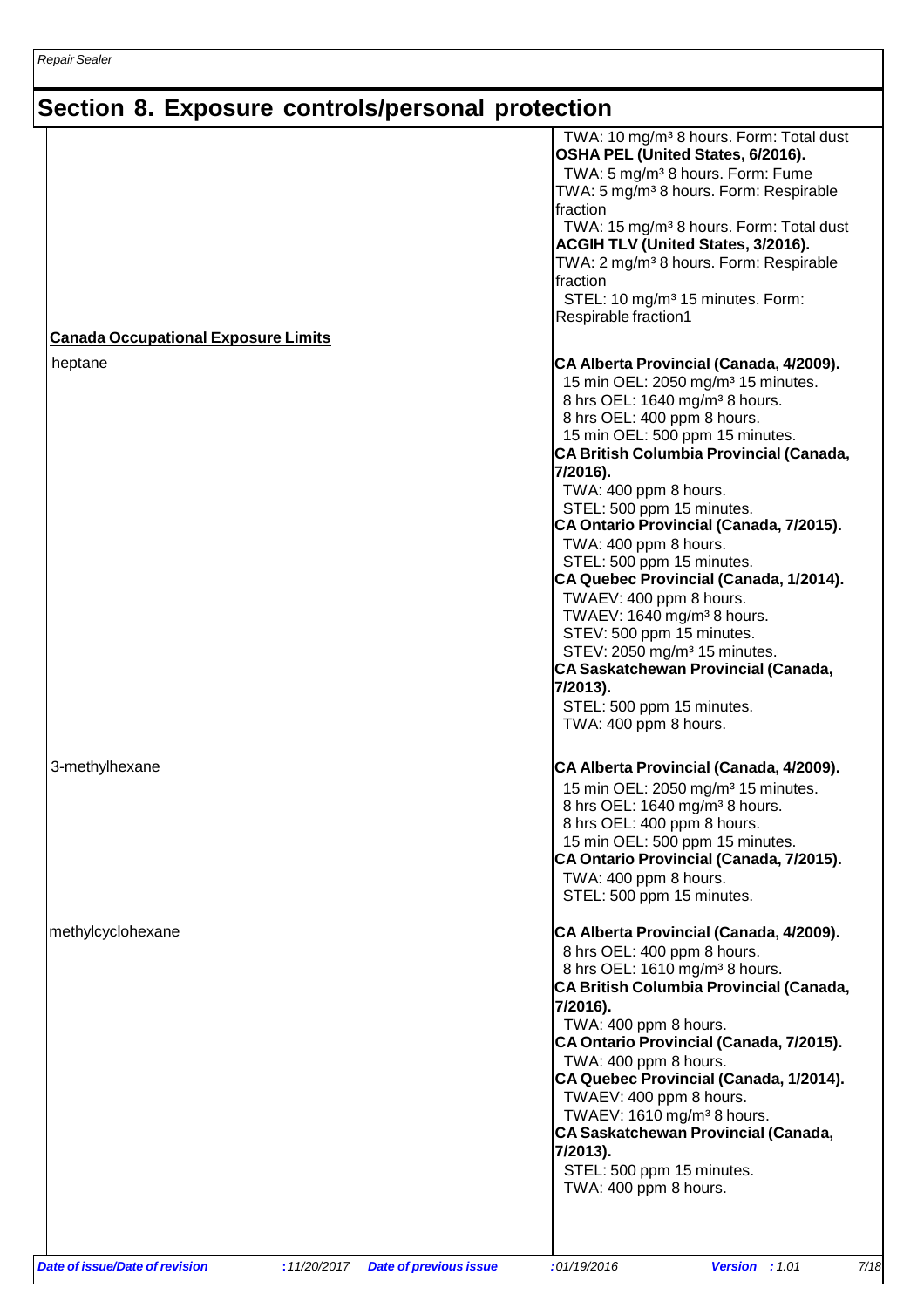| 2-methylhexane                             |                                                                                                                                                                                                                                                                                                                                                                                         | 8 hrs OEL: 400 ppm 8 hours.<br>TWA: 400 ppm 8 hours.<br>STEL: 500 ppm 15 minutes.                                               | CA Alberta Provincial (Canada, 4/2009).<br>15 min OEL: 2050 mg/m <sup>3</sup> 15 minutes.<br>8 hrs OEL: 1640 mg/m <sup>3</sup> 8 hours.<br>15 min OEL: 500 ppm 15 minutes.<br>CA Ontario Provincial (Canada, 7/2015).                                                                                                                                                                                                                                                                                                                                                                                                                                                                                                                                        |      |
|--------------------------------------------|-----------------------------------------------------------------------------------------------------------------------------------------------------------------------------------------------------------------------------------------------------------------------------------------------------------------------------------------------------------------------------------------|---------------------------------------------------------------------------------------------------------------------------------|--------------------------------------------------------------------------------------------------------------------------------------------------------------------------------------------------------------------------------------------------------------------------------------------------------------------------------------------------------------------------------------------------------------------------------------------------------------------------------------------------------------------------------------------------------------------------------------------------------------------------------------------------------------------------------------------------------------------------------------------------------------|------|
| 3-ethylpentane                             |                                                                                                                                                                                                                                                                                                                                                                                         | 8 hrs OEL: 400 ppm 8 hours.<br>TWA: 400 ppm 8 hours.<br>STEL: 500 ppm 15 minutes.                                               | CA Alberta Provincial (Canada, 4/2009).<br>15 min OEL: 2050 mg/m <sup>3</sup> 15 minutes.<br>8 hrs OEL: 1640 mg/m <sup>3</sup> 8 hours.<br>15 min OEL: 500 ppm 15 minutes.<br>CA Ontario Provincial (Canada, 7/2015).                                                                                                                                                                                                                                                                                                                                                                                                                                                                                                                                        |      |
| 2,3-dimethylpentane                        |                                                                                                                                                                                                                                                                                                                                                                                         | 8 hrs OEL: 400 ppm 8 hours.<br>TWA: 400 ppm 8 hours.<br>STEL: 500 ppm 15 minutes.                                               | CA Alberta Provincial (Canada, 4/2009).<br>15 min OEL: 2050 mg/m <sup>3</sup> 15 minutes.<br>8 hrs OEL: 1640 mg/m <sup>3</sup> 8 hours.<br>15 min OEL: 500 ppm 15 minutes.<br>CA Ontario Provincial (Canada, 7/2015).                                                                                                                                                                                                                                                                                                                                                                                                                                                                                                                                        |      |
| zinc oxide                                 |                                                                                                                                                                                                                                                                                                                                                                                         | Respirable<br>Respirable<br>7/2016).<br>Respirable<br>fraction.<br>Respirable fraction.<br>7/2013).<br>respirable dust and fume | CA Alberta Provincial (Canada, 4/2009).<br>8 hrs OEL: 2 mg/m <sup>3</sup> 8 hours. Form:<br>15 min OEL: 10 mg/m <sup>3</sup> 15 minutes. Form:<br><b>CA British Columbia Provincial (Canada,</b><br>TWA: 2 mg/m <sup>3</sup> 8 hours. Form: Respirable<br>STEL: 10 mg/m <sup>3</sup> 15 minutes. Form:<br>CA Ontario Provincial (Canada, 7/2015).<br>TWA: 2 mg/m <sup>3</sup> 8 hours. Form: Respirable<br>STEL: 10 mg/m <sup>3</sup> 15 minutes. Form:<br>CA Quebec Provincial (Canada, 1/2014).<br>TWAEV: 5 mg/m <sup>3</sup> 8 hours. Form: fume<br>STEV: 10 mg/m <sup>3</sup> 15 minutes. Form: fume<br><b>CA Saskatchewan Provincial (Canada,</b><br>STEL: 10 mg/m <sup>3</sup> 15 minutes. Form:<br>TWA: 2 mg/m <sup>3</sup> 8 hours. Form: respirable |      |
| <b>Appropriate engineering</b><br>controls | : Use only with adequate ventilation. Use process enclosures, local exhaust ventilation or<br>other engineering controls to keep worker exposure to airborne contaminants below any<br>recommended or statutory limits. The engineering controls also need to keep gas,<br>vapor or dust concentrations below any lower explosive limits. Use explosion-proof<br>ventilation equipment. |                                                                                                                                 |                                                                                                                                                                                                                                                                                                                                                                                                                                                                                                                                                                                                                                                                                                                                                              |      |
| <b>Environmental exposure</b><br>controls  | Emissions from ventilation or work process equipment should be checked to ensure<br>they comply with the requirements of environmental protection legislation. In some<br>cases, fume scrubbers, filters or engineering modifications to the process equipment<br>will be necessary to reduce emissions to acceptable levels.                                                           |                                                                                                                                 |                                                                                                                                                                                                                                                                                                                                                                                                                                                                                                                                                                                                                                                                                                                                                              |      |
| Date of issue/Date of revision             | : 11/20/2017<br><b>Date of previous issue</b>                                                                                                                                                                                                                                                                                                                                           | :01/19/2016                                                                                                                     | Version : 1.01                                                                                                                                                                                                                                                                                                                                                                                                                                                                                                                                                                                                                                                                                                                                               | 8/18 |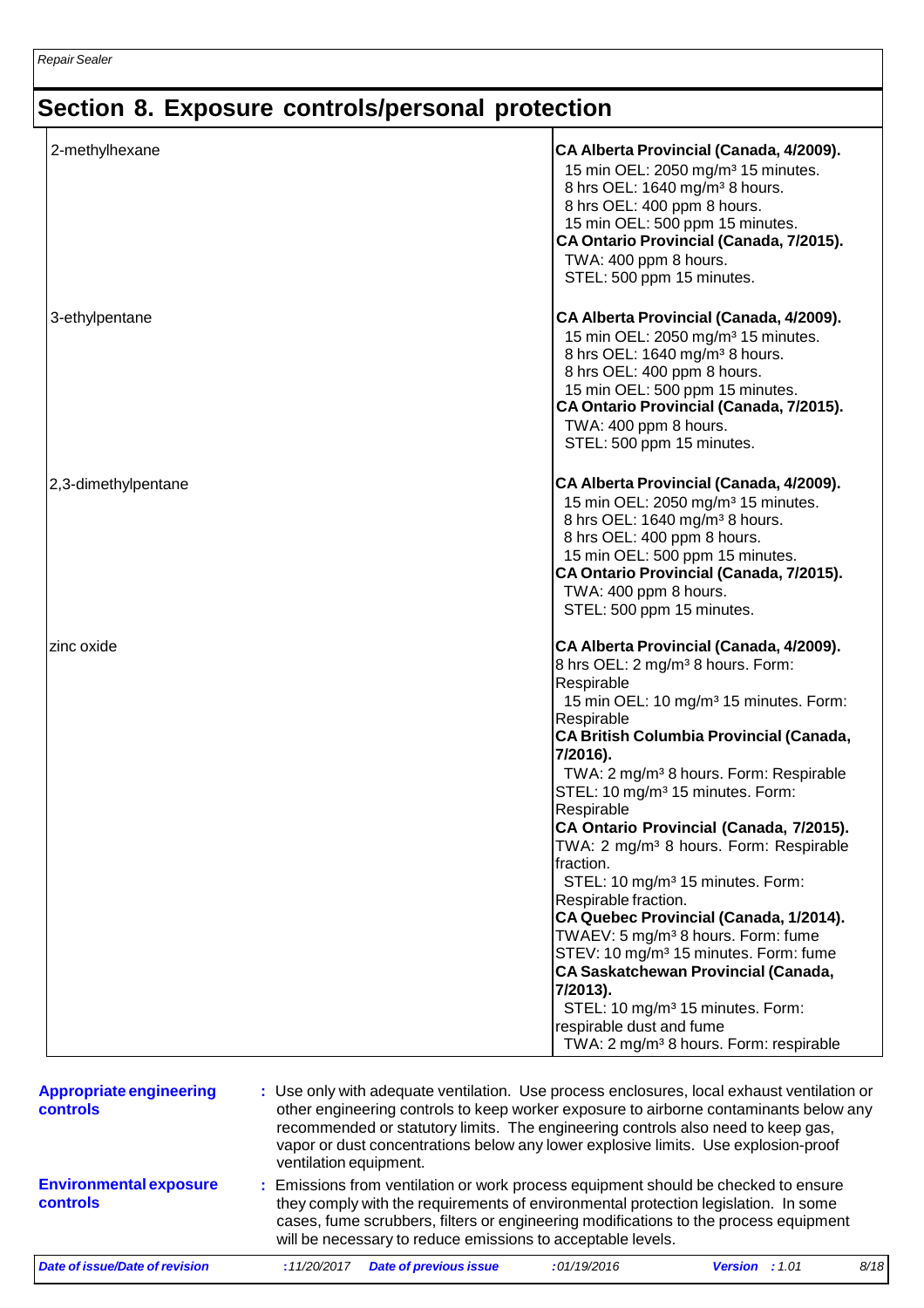### **Individual protection measures**

| <b>Hygiene measures</b>       | : Wash hands, forearms and face thoroughly after handling chemical products, before<br>eating, smoking and using the lavatory and at the end of the working period.<br>Appropriate techniques should be used to remove potentially contaminated clothing.<br>Contaminated work clothing should not be allowed out of the workplace. Wash<br>contaminated clothing before reusing. Ensure that eyewash stations and safety<br>showers are close to the workstation location.                                                                                                                                            |
|-------------------------------|------------------------------------------------------------------------------------------------------------------------------------------------------------------------------------------------------------------------------------------------------------------------------------------------------------------------------------------------------------------------------------------------------------------------------------------------------------------------------------------------------------------------------------------------------------------------------------------------------------------------|
| <b>Eye/face protection</b>    | : Safety eyewear complying with an approved standard should be used when a risk<br>assessment indicates this is necessary to avoid exposure to liquid splashes, mists,<br>gases or dusts. If contact is possible, the following protection should be worn, unless<br>the assessment indicates a higher degree of protection: chemical splash goggles.                                                                                                                                                                                                                                                                  |
| <b>Skin protection</b>        |                                                                                                                                                                                                                                                                                                                                                                                                                                                                                                                                                                                                                        |
| <b>Hand protection</b>        | : Chemical-resistant, impervious gloves complying with an approved standard should be<br>worn at all times when handling chemical products if a risk assessment indicates this is<br>necessary. Considering the parameters specified by the glove manufacturer, check<br>during use that the gloves are still retaining their protective properties. It should be<br>noted that the time to breakthrough for any glove material may be different for different<br>glove manufacturers. In the case of mixtures, consisting of several substances, the<br>protection time of the gloves cannot be accurately estimated. |
|                               | > 8 hours (breakthrough time): neoprene, butyl rubber, nitrile rubber                                                                                                                                                                                                                                                                                                                                                                                                                                                                                                                                                  |
| <b>Body protection</b>        | : Personal protective equipment for the body should be selected based on the task being<br>performed and the risks involved and should be approved by a specialist before<br>handling this product. When there is a risk of ignition from static electricity, wear anti-<br>static protective clothing. For the greatest protection from static discharges, clothing<br>should include anti-static overalls, boots and gloves.                                                                                                                                                                                         |
| <b>Other skin protection</b>  | : Appropriate footwear and any additional skin protection measures should be selected<br>based on the task being performed and the risks involved and should be approved by a<br>specialist before handling this product.                                                                                                                                                                                                                                                                                                                                                                                              |
| <b>Respiratory protection</b> | : Use a properly fitted, air-purifying or air-fed respirator complying with an approved<br>standard if a risk assessment indicates this is necessary. Respirator selection must be<br>based on known or anticipated exposure levels, the hazards of the product and the safe<br>working limits of the selected respirator. Ensure an MSHA/NIOSH-approved respirator<br>or equivalent is used.                                                                                                                                                                                                                          |

# **Section 9. Physical and chemical properties**

| <b>Appearance</b>                               |                                                                   |                       |      |
|-------------------------------------------------|-------------------------------------------------------------------|-----------------------|------|
| <b>Physical state</b>                           | $:$ Liquid.                                                       |                       |      |
| <b>Color</b>                                    | $:$ Black.                                                        |                       |      |
| Odor                                            | : Hydrocarbon.                                                    |                       |      |
| <b>Odor threshold</b>                           | : Not available.                                                  |                       |      |
| pH                                              | : Not available.                                                  |                       |      |
| <b>Melting point</b>                            | : Not available.                                                  |                       |      |
| <b>Boiling point</b>                            | : $93.3^{\circ}$ C (199.9 $^{\circ}$ F)                           |                       |      |
| <b>Flash point</b>                              | : Closed cup: $-10^{\circ}$ C (14 $^{\circ}$ F)                   |                       |      |
| <b>Evaporation rate</b>                         | $\therefore$ 4.2 (butyl acetate = 1)                              |                       |      |
| <b>Flammability (solid, gas)</b>                | : Not available.                                                  |                       |      |
| Lower and upper explosive<br>(flammable) limits | $:$ Lower: 1%<br>Upper: 7%                                        |                       |      |
| <b>Vapor pressure</b>                           | : 6 kPa (45 mm Hg) [room temperature]                             |                       |      |
| <b>Vapor density</b>                            | : $3.5$ [Air = 1]                                                 |                       |      |
| <b>Relative density</b>                         | $: 0.824$ [Water = 1]                                             |                       |      |
| <b>Solubility</b>                               | : Insoluble in the following materials: cold water and hot water. |                       |      |
| <b>Solubility in water</b>                      | : 0 g/l                                                           |                       |      |
| Date of issue/Date of revision                  | :11/20/2017<br><b>Date of previous issue</b><br>:01/19/2016       | <b>Version</b> : 1.01 | 9/18 |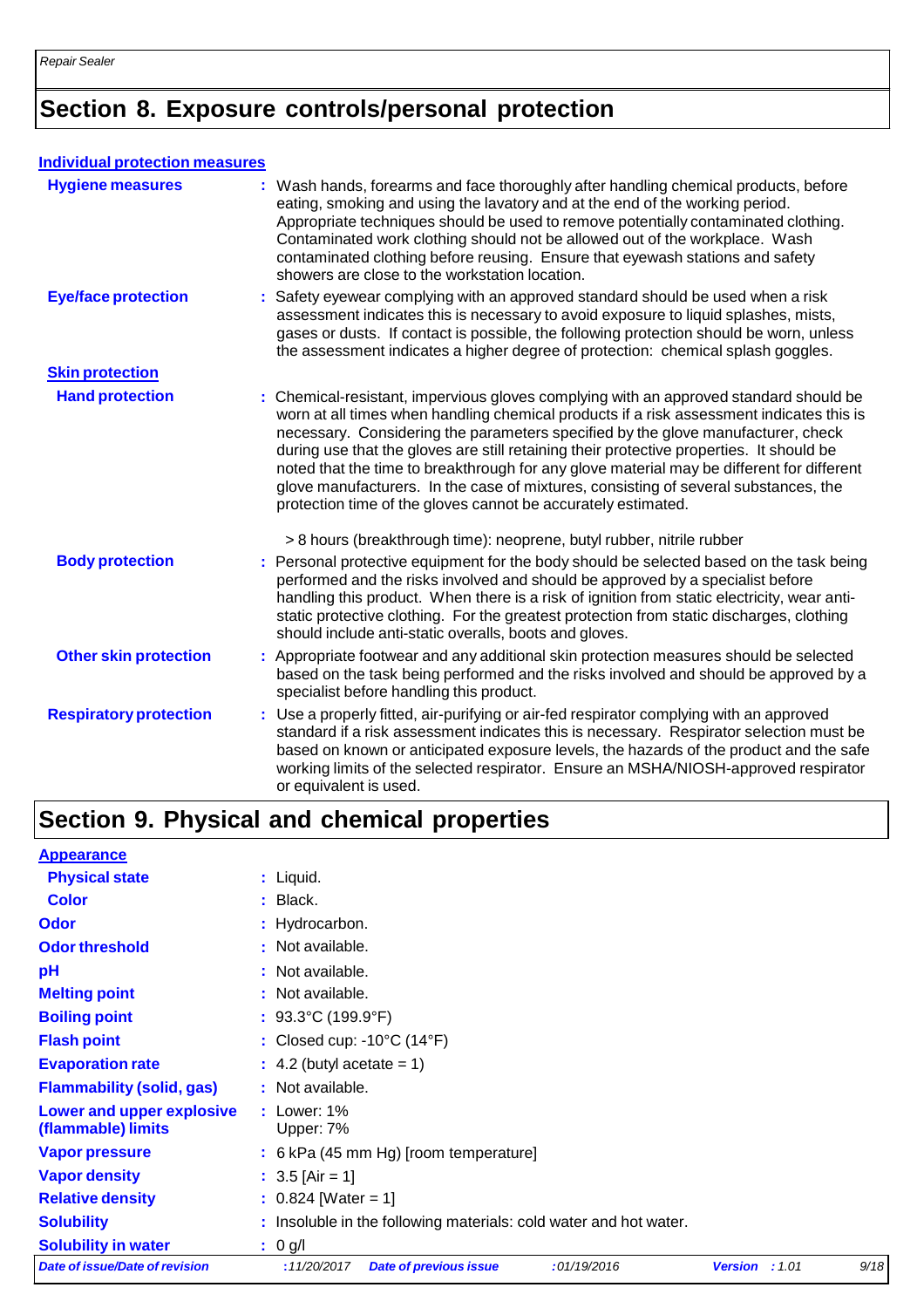## **Section 9. Physical and chemical properties**

| <b>Partition coefficient: n-</b><br>octanol/water | : Not available.                                |
|---------------------------------------------------|-------------------------------------------------|
| <b>Auto-ignition temperature</b>                  | : $223^{\circ}$ C (433.4 $^{\circ}$ F)          |
| <b>Decomposition temperature</b>                  | : Not available.                                |
| <b>Viscosity</b>                                  | : Dynamic: 2000 to 6000 mPa s (2000 to 6000 cP) |
| <b>Aerosol product</b>                            |                                                 |

## **Section 10. Stability and reactivity**

| <b>Reactivity</b>                                   | : No specific test data related to reactivity available for this product or its ingredients.                                                                                                                                               |
|-----------------------------------------------------|--------------------------------------------------------------------------------------------------------------------------------------------------------------------------------------------------------------------------------------------|
| <b>Chemical stability</b>                           | : The product is stable.                                                                                                                                                                                                                   |
| <b>Possibility of hazardous</b><br><b>reactions</b> | : Under normal conditions of storage and use, hazardous reactions will not occur. Under<br>normal conditions of storage and use, hazardous polymerization will not occur.                                                                  |
| <b>Conditions to avoid</b>                          | : Avoid all possible sources of ignition (spark or flame). Do not pressurize, cut, weld,<br>braze, solder, drill, grind or expose containers to heat or sources of ignition. Do not<br>allow vapor to accumulate in low or confined areas. |
| <b>Incompatible materials</b>                       | : Reactive or incompatible with the following materials:<br>oxidizing materials<br>strong acids                                                                                                                                            |
| <b>Hazardous decomposition</b><br>products          | : Under normal conditions of storage and use, hazardous decomposition products should<br>not be produced.                                                                                                                                  |

## **Section 11. Toxicological information**

### **Information on toxicological effects**

| <b>Acute toxicity</b>          |       |  |  |  |
|--------------------------------|-------|--|--|--|
| <b>Product/ingredient name</b> | Resul |  |  |  |
| heptane                        | LC50  |  |  |  |
|                                | C50 I |  |  |  |

| <b>Product/ingredient name</b>                                                                   | <b>Result</b>                | <b>Species</b> | <b>Dose</b>          | <b>Exposure</b> |  |
|--------------------------------------------------------------------------------------------------|------------------------------|----------------|----------------------|-----------------|--|
| heptane                                                                                          | <b>LC50 Inhalation Gas.</b>  | Rat            | 48000 ppm            | 4 hours         |  |
|                                                                                                  | <b>LC50 Inhalation Vapor</b> | Rat            | 103 g/m <sup>3</sup> | 4 hours         |  |
| Methylcyclohexane                                                                                | LD50 Oral                    | Rat            | >3200 mg/kg          |                 |  |
| carbon black, respirable<br>other than powder                                                    | LD50 Dermal                  | Rabbit         | $>3$ g/kg            |                 |  |
|                                                                                                  | LD50 Oral                    | Rat            | >15400 mg/kg         |                 |  |
| Benzothiazole, 2,2'-dithiobis-                                                                   | LD50 Dermal                  | Rabbit         | >7940 mg/kg          | ۰               |  |
|                                                                                                  | LD50 Oral                    | Rat            | $>12$ g/kg           |                 |  |
| Stearic acid                                                                                     | LD50 Dermal                  | Rabbit         | $>5$ g/kg            |                 |  |
|                                                                                                  | LD50 Oral                    | Rat            | 4600 mg/kg           | ۰               |  |
| <b>Conclusion/Summary</b><br>: Based on available data, the classification criteria are not met. |                              |                |                      |                 |  |

**Irritation/Corrosion**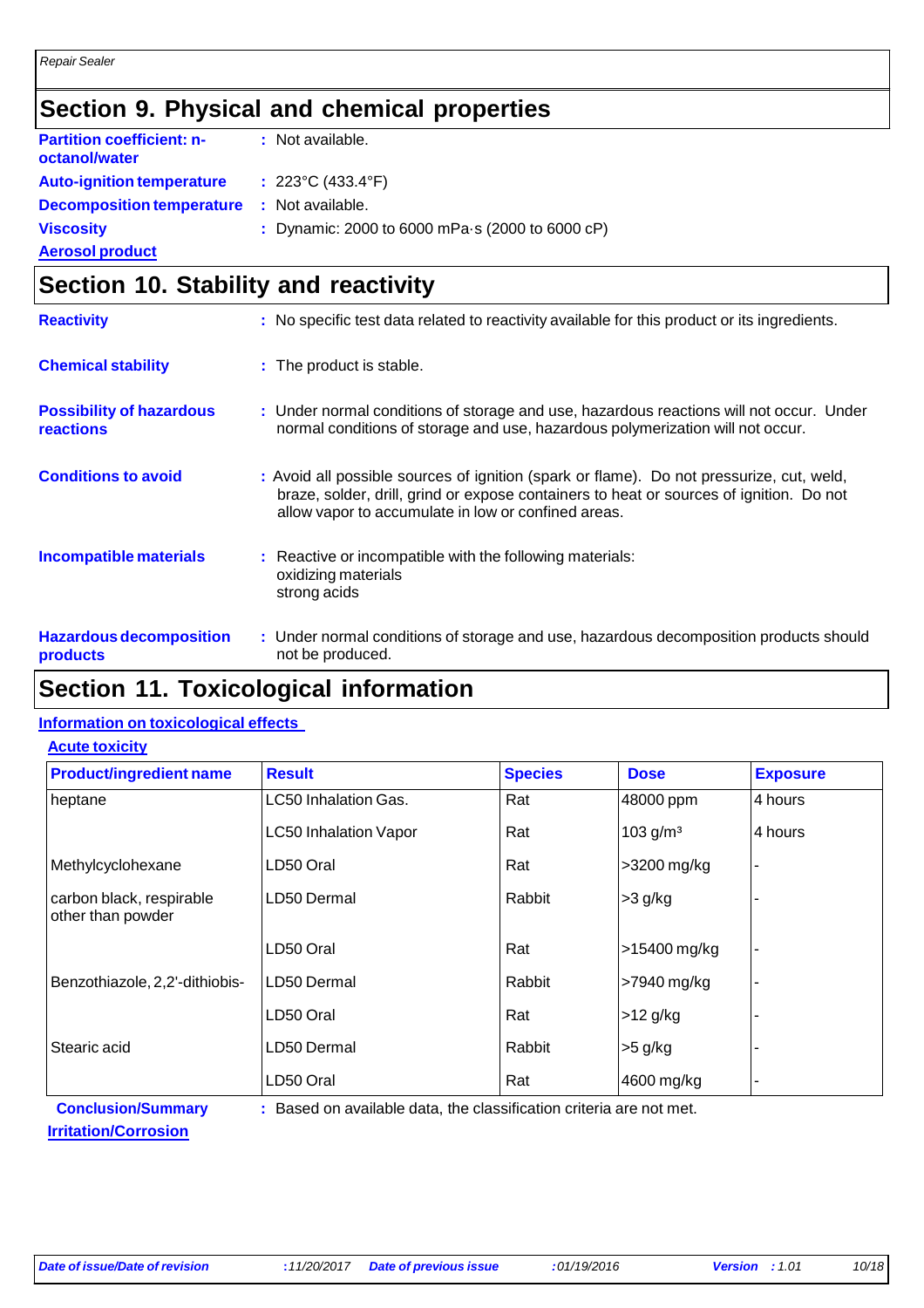## **Section 11. Toxicological information**

| <b>Product/ingredient name</b> | <b>Result</b>            | <b>Species</b> | <b>Score</b>   | <b>Exposure</b>                           | <b>Observation</b>       |
|--------------------------------|--------------------------|----------------|----------------|-------------------------------------------|--------------------------|
| heptane                        | Skin - Moderate irritant | Rabbit         |                | 24 hours                                  |                          |
| 3-methylhexane                 | Skin - Moderate irritant | Rabbit         | ۰              |                                           |                          |
| Methylcyclohexane              | Skin - Mild irritant     | Rabbit         | ۰              | 24 hours 500<br>microliters               | ÷                        |
|                                | Skin - Moderate irritant | Rabbit         |                |                                           |                          |
| 2-Methylhexane                 | Skin - Moderate irritant | Rabbit         |                |                                           |                          |
| 3-Ethylpentane                 | Skin - Moderate irritant | Rabbit         |                |                                           |                          |
| 2,3-dimethylpentane            | Skin - Moderate irritant | Rabbit         | Ĭ.             |                                           |                          |
| Stearic acid                   | Skin - Mild irritant     | Human          | $\blacksquare$ | 72 hours 75<br>milligrams<br>Intermittent | ÷                        |
|                                | Skin - Moderate irritant | Rabbit         | $\blacksquare$ | 24 hours 500<br>milligrams                | $\overline{a}$           |
| Zinc oxide                     | Eyes - Mild irritant     | Rabbit         |                | 24 hours 500<br>milligrams                | $\blacksquare$           |
|                                | Skin - Mild irritant     | Rabbit         | $\blacksquare$ | 24 hours 500<br>milligrams                | $\overline{\phantom{a}}$ |

| <b>Conclusion/Summary</b>      |                             |                |                                                                                                                                                                                   |  |
|--------------------------------|-----------------------------|----------------|-----------------------------------------------------------------------------------------------------------------------------------------------------------------------------------|--|
| <b>Skin</b>                    | : Causes skin irritation.   |                |                                                                                                                                                                                   |  |
| <b>Sensitization</b>           |                             |                |                                                                                                                                                                                   |  |
| <b>Product/ingredient name</b> | <b>Route of</b><br>exposure | <b>Species</b> | <b>Result</b>                                                                                                                                                                     |  |
| Benzothiazole, 2,2'-dithiobis- | skin                        | Human          | Sensitizing                                                                                                                                                                       |  |
| <b>Conclusion/Summary</b>      | : Not available.            |                |                                                                                                                                                                                   |  |
| <b>Mutagenicity</b>            |                             |                |                                                                                                                                                                                   |  |
| <b>Conclusion/Summary</b>      | : Not available.            |                |                                                                                                                                                                                   |  |
| <b>Carcinogenicity</b>         |                             |                |                                                                                                                                                                                   |  |
| <b>Conclusion/Summary</b>      |                             |                | : Carbon black is classified by the IARC as a Group 2B carcinogen (possibly carcinogenic<br>to humans). Carbon black is inextricably bound in this mixture and therefore does not |  |

**Classification**

| <b>Product/ingredient name</b>                | <b>OSHA</b> | <b>IARC</b> | <b>NTP</b> |
|-----------------------------------------------|-------------|-------------|------------|
| carbon black, respirable<br>other than powder |             | 2B          |            |
| Donroductivo tovicity                         |             |             |            |

**Reproductive toxicity**

**Conclusion/Summary :** Not available.

**Teratogenicity**

**Conclusion/Summary :** Not available.

**Specific target organ toxicity (single exposure)**

present a carcinogenic risk.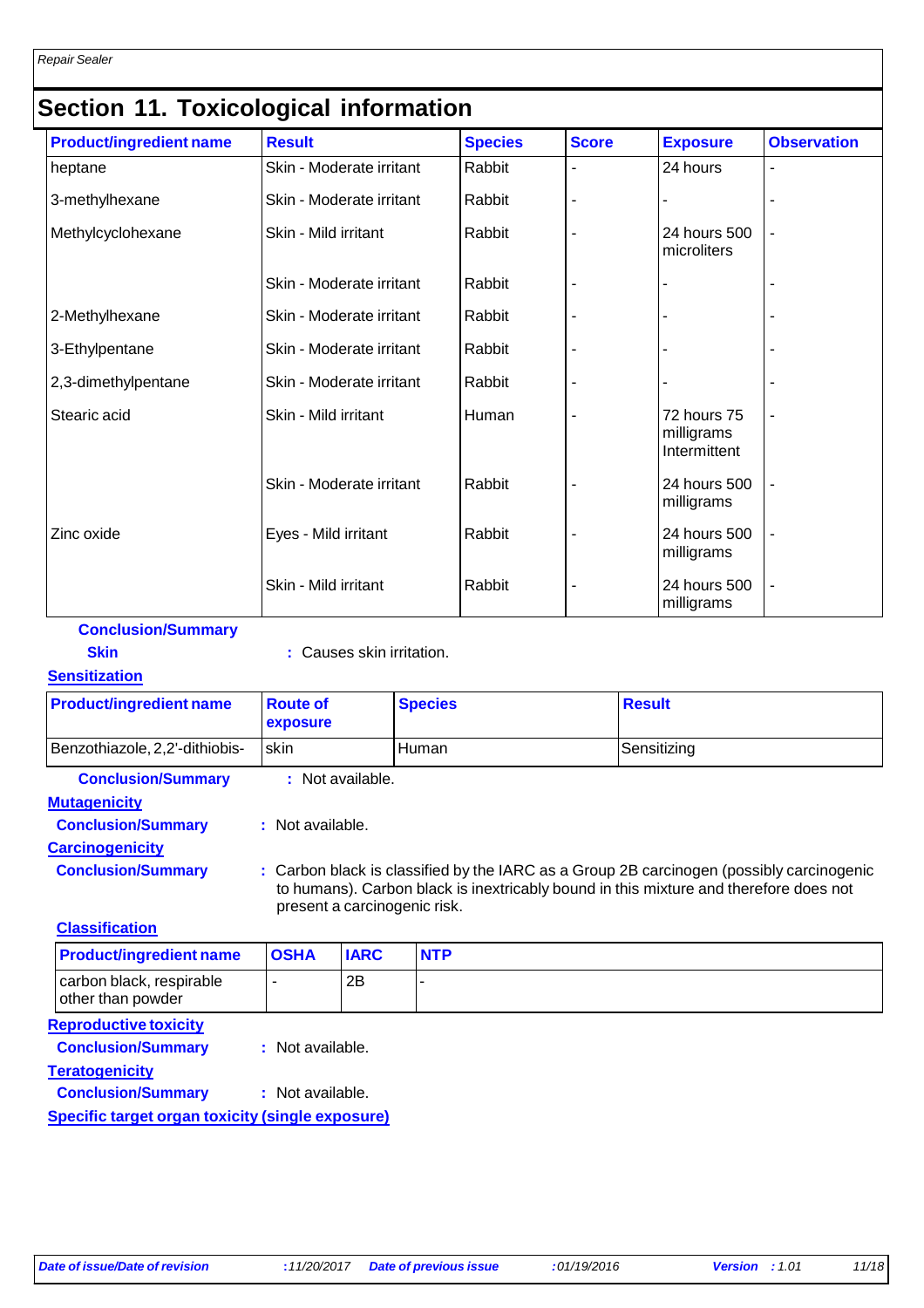# **Section 11. Toxicological information**

| <b>Name</b>         | <b>Category</b> | <b>Route of</b><br>exposure | <b>Target organs</b> |
|---------------------|-----------------|-----------------------------|----------------------|
| heptane             | Category 3      | Not applicable.             | Narcotic effects     |
| 3-methylhexane      | Category 3      | Not applicable.             | Narcotic effects     |
| Methylcyclohexane   | Category 3      | Not applicable.             | Narcotic effects     |
| 2-Methylhexane      | Category 3      | Not applicable.             | Narcotic effects     |
| 3-Ethylpentane      | Category 3      | Not applicable.             | Narcotic effects     |
| 2,3-dimethylpentane | Category 3      | Not applicable.             | Narcotic effects     |

### **Specific target organ toxicity (repeated exposure)** Not available.

### **Aspiration hazard**

| <b>Name</b>         | <b>Result</b>                         |
|---------------------|---------------------------------------|
| heptane             | <b>ASPIRATION HAZARD - Category 1</b> |
| 3-methylhexane      | <b>ASPIRATION HAZARD - Category 1</b> |
| Methylcyclohexane   | <b>ASPIRATION HAZARD - Category 1</b> |
| 2-Methylhexane      | <b>ASPIRATION HAZARD - Category 1</b> |
| 3-Ethylpentane      | <b>ASPIRATION HAZARD - Category 1</b> |
| 2,3-dimethylpentane | <b>ASPIRATION HAZARD - Category 1</b> |

| <b>Information on the likely</b><br>routes of exposure | : Routes of entry anticipated: Oral, Dermal, Inhalation, Ocular.                                                                              |
|--------------------------------------------------------|-----------------------------------------------------------------------------------------------------------------------------------------------|
| <b>Potential acute health effects</b>                  |                                                                                                                                               |
| <b>Eye contact</b>                                     | : May cause eye irritation.                                                                                                                   |
| <b>Inhalation</b>                                      | : Can cause central nervous system (CNS) depression. May cause drowsiness or<br>dizziness.                                                    |
| <b>Skin contact</b>                                    | : Causes skin irritation. May cause an allergic skin reaction.                                                                                |
| <b>Ingestion</b>                                       | : Can cause central nervous system (CNS) depression. May be irritating to mouth, throat<br>and stomach.                                       |
|                                                        | Symptoms related to the physical, chemical and toxicological characteristics                                                                  |
| <b>Eye contact</b>                                     | : Adverse symptoms may include the following:<br>pain or irritation<br>watering<br>redness                                                    |
| <b>Inhalation</b>                                      | : Adverse symptoms may include the following:<br>nausea or vomiting<br>headache<br>drowsiness/fatigue<br>dizziness/vertigo<br>unconsciousness |
| <b>Skin contact</b>                                    | : Adverse symptoms may include the following:<br>irritation<br>redness                                                                        |
| <b>Ingestion</b>                                       | : No specific data.                                                                                                                           |
|                                                        | Delayed and immediate effects and also chronic effects from short and long term exposure                                                      |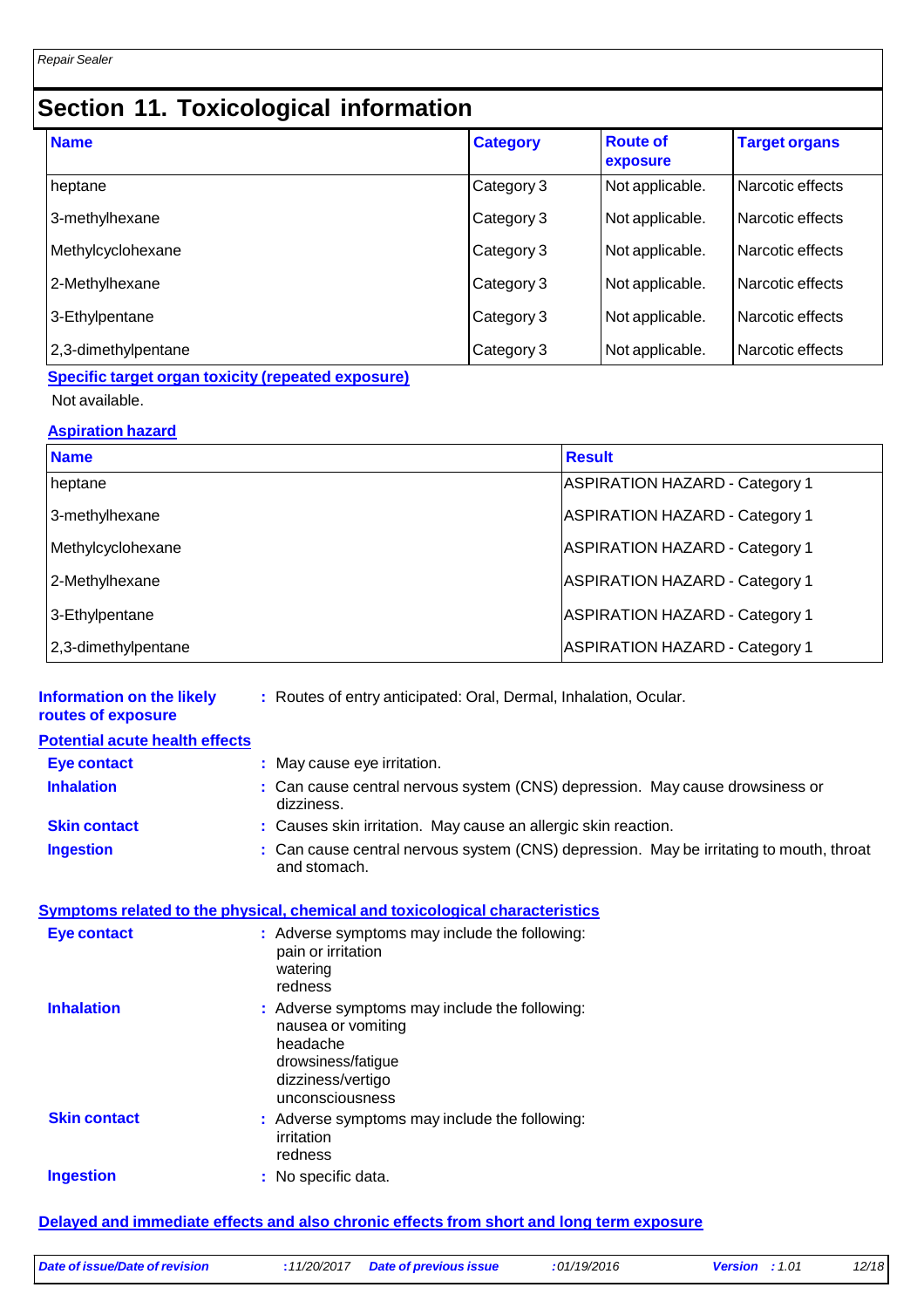# **Section 11. Toxicological information**

| <b>Short term exposure</b>                   |                                                                                                          |  |
|----------------------------------------------|----------------------------------------------------------------------------------------------------------|--|
| <b>Potential immediate</b><br><b>effects</b> | : Not available.                                                                                         |  |
| <b>Potential delayed effects</b>             | : Not available.                                                                                         |  |
| <b>Long term exposure</b>                    |                                                                                                          |  |
| <b>Potential immediate</b><br><b>effects</b> | : Not available.                                                                                         |  |
| <b>Potential delayed effects</b>             | : Repeated or prolonged contact with irritants may cause dermatitis.                                     |  |
| <b>Potential chronic health effects</b>      |                                                                                                          |  |
| Not available.                               |                                                                                                          |  |
| <b>Conclusion/Summary</b>                    | : Not available.                                                                                         |  |
| <b>General</b>                               | : Once sensitized, a severe allergic reaction may occur when subsequently exposed to<br>very low levels. |  |
| <b>Carcinogenicity</b>                       | : No known significant effects or critical hazards.                                                      |  |
| <b>Mutagenicity</b>                          | : No known significant effects or critical hazards.                                                      |  |
| <b>Teratogenicity</b>                        | : No known significant effects or critical hazards.                                                      |  |
| <b>Developmental effects</b>                 | : No known significant effects or critical hazards.                                                      |  |
| <b>Fertility effects</b>                     | : No known significant effects or critical hazards.                                                      |  |

### **Numerical measures of toxicity**

| <b>Acute toxicity estimates</b> |
|---------------------------------|
|---------------------------------|

| Route | <b>ATE value</b> |
|-------|------------------|
| Oral  | 530159.2 mg/kg   |

# **Section 12. Ecological information**

| <b>Product/ingredient name</b>                | <b>Result</b>                      | <b>Species</b>                                                           | <b>Exposure</b> |
|-----------------------------------------------|------------------------------------|--------------------------------------------------------------------------|-----------------|
| heptane                                       | Acute LC50 375000 µg/l Fresh water | Fish - Oreochromis mossambicus                                           | 96 hours        |
| Methylcyclohexane                             | Acute LC50 5800 µg/l Marine water  | Fish - Morone saxatilis - Juvenile<br>(Fledgling, Hatchling, Weanling)   | 96 hours        |
| carbon black, respirable other<br>than powder | Acute EC50 37.563 mg/l Fresh water | Daphnia - Daphnia magna -<br>Neonate                                     | 48 hours        |
| Zinc oxide                                    | Acute IC50 1.85 mg/l Marine water  | Algae - Skeletonema costatum                                             | 96 hours        |
|                                               | Acute IC50 46 µg/l Fresh water     | Algae - Pseudokirchneriella<br>subcapitata - Exponential growth<br>phase | 72 hours        |
|                                               | Acute LC50 98 µg/l Fresh water     | Daphnia - Daphnia magna -<br>Neonate                                     | 48 hours        |
|                                               | Acute LC50 1.1 ppm Fresh water     | Fish - Oncorhynchus mykiss                                               | 96 hours        |

### **Persistence and degradability**

**Conclusion/Summary :** Not available.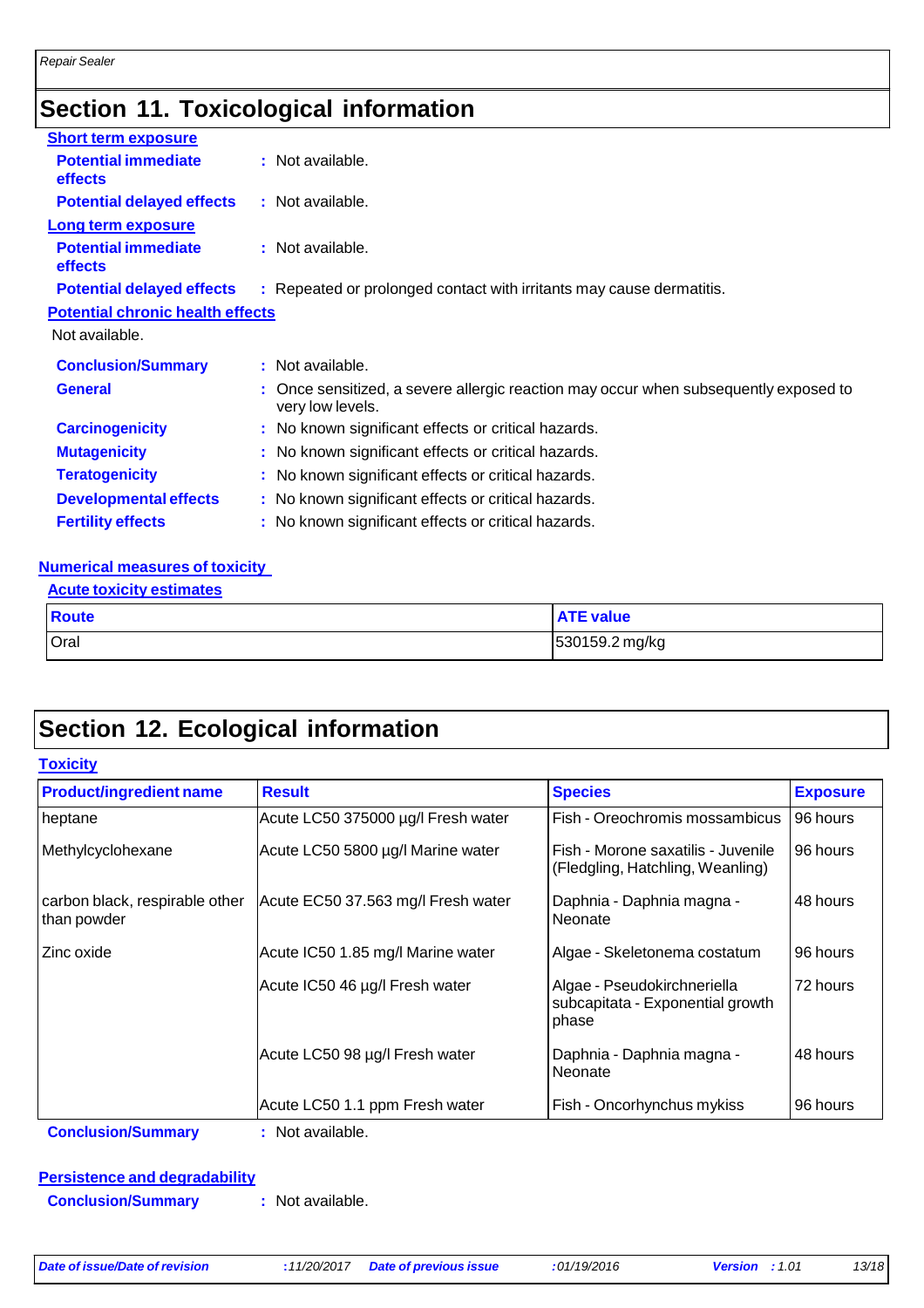## **Section 12. Ecological information**

| <b>Bioaccumulative potential</b> |                    |            |                  |  |  |
|----------------------------------|--------------------|------------|------------------|--|--|
| <b>Product/ingredient name</b>   | LogP <sub>ow</sub> | <b>BCF</b> | <b>Potential</b> |  |  |
| heptane                          | 4.66               | 552        | high             |  |  |
| Methylcyclohexane                | 3.61               | 112        | low              |  |  |
| Benzothiazole, 2,2'-dithiobis-   | 4.5                | 1.4 to 51  | low              |  |  |
| Stearic acid                     | 8.23               | 238 to 288 | low              |  |  |
| Zinc oxide                       |                    | 60960      | high             |  |  |

### **Mobility in soil**

| <b>Soil/water partition</b><br><b>coefficient (Koc)</b> | : Not available. |
|---------------------------------------------------------|------------------|
| <b>Mobility</b>                                         | : Not available. |

### **Other adverse effects** : No known significant effects or critical hazards.

### **Section 13. Disposal considerations**

**Disposal methods :** The generation of waste should be avoided or minimized wherever possible. Disposal of this product, solutions and any by-products should at all times comply with the requirements of environmental protection and waste disposal legislation and any federal, state and regional local authority requirements. Dispose of surplus and non-recyclable products via a licensed waste disposal contractor. Waste should not be disposed of untreated to the sewer unless fully compliant with the requirements of all authorities with jurisdiction. Waste packaging should be recycled. Incineration or landfill should only be considered when recycling is not feasible. This material and its container must be disposed of in a safe way. Care should be taken when handling emptied containers that have not been cleaned or rinsed out. Empty containers or liners may retain some product residues. Vapor from product residues may create a highly flammable or explosive atmosphere inside the container. Do not cut, weld or grind used containers unless they have been cleaned thoroughly internally. Avoid dispersal of spilled material and runoff and contact with soil, waterways, drains and sewers.

## **Section 14. Transport information**

|                                       | <b>DOT</b><br><b>Classification</b> | <b>TDG</b><br><b>Classification</b> | <b>Mexico</b><br><b>Classification</b> | <b>ADR/RID</b> | <b>IMDG</b>              | <b>IATA</b>     |
|---------------------------------------|-------------------------------------|-------------------------------------|----------------------------------------|----------------|--------------------------|-----------------|
| <b>UN number</b>                      | <b>UN1133</b>                       | <b>UN1133</b>                       |                                        |                | <b>UN1133</b>            | <b>UN1133</b>   |
| <b>UN proper</b><br>shipping name     | Adhesives                           | <b>ADHESIVES</b>                    |                                        |                | <b>ADHESIVES</b>         | Adhesives       |
| <b>Transport</b><br>hazard class(es)  | 3                                   | 3                                   |                                        |                | 3                        | 3               |
| <b>Label</b>                          |                                     |                                     |                                        |                |                          |                 |
|                                       | q                                   | ⊻                                   |                                        |                | q                        |                 |
| <b>Packing group</b>                  | Ш                                   | Ш                                   |                                        |                | $\mathbf{I}$             | Ш               |
| <b>Environmental</b><br>hazards       | Yes.                                | Yes.                                |                                        |                | Marine<br>Pollutant: Yes | No.             |
| <b>Date of issue/Date of revision</b> |                                     | :11/20/2017                         | <b>Date of previous issue</b>          | :01/19/2016    | <b>Version</b>           | 14/18<br>: 1.01 |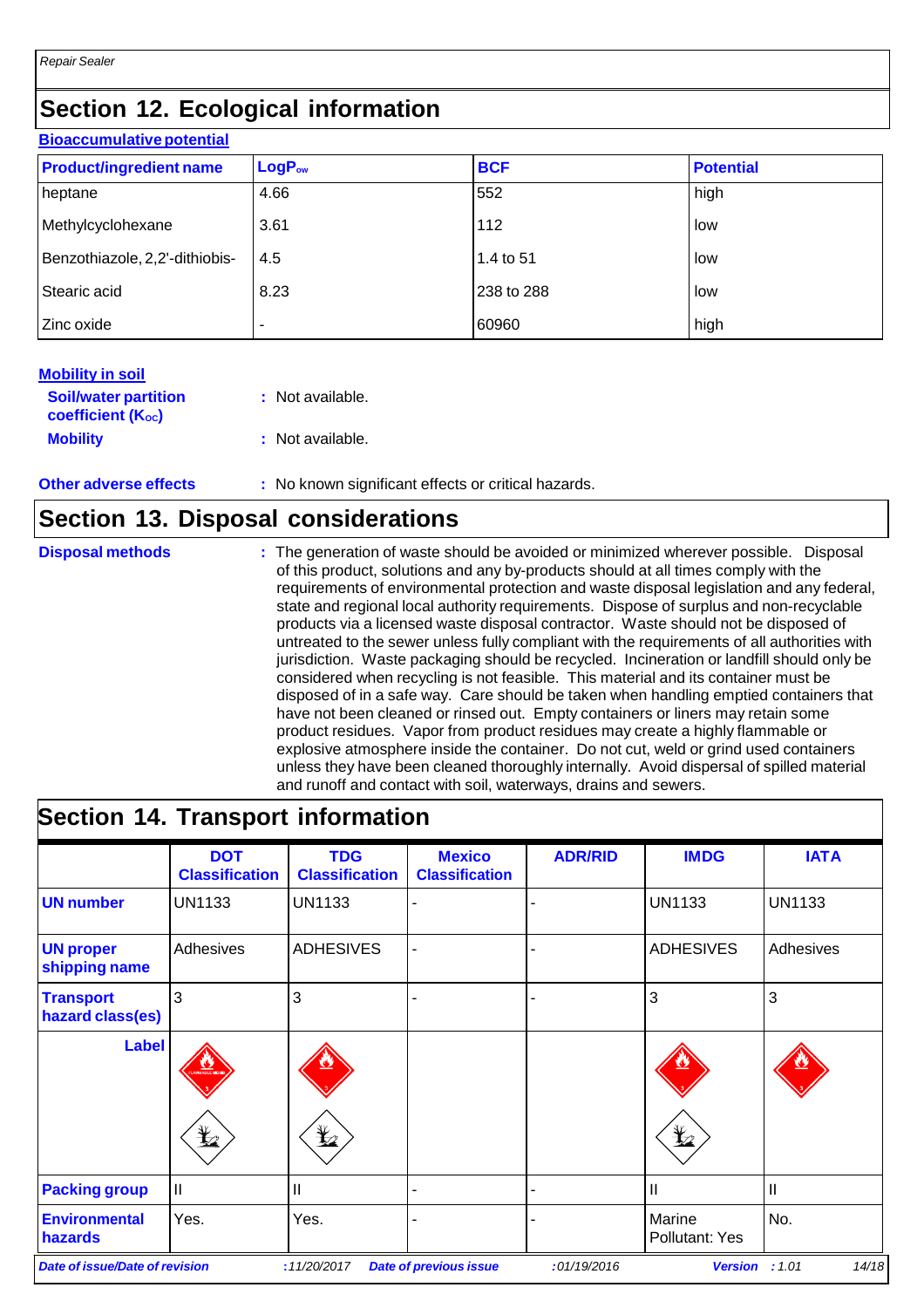# **Section 14. Transport information**

| <b>Additional information</b>                                                   |                                                                                                                                                                                                                                                                                                                                                                                       |
|---------------------------------------------------------------------------------|---------------------------------------------------------------------------------------------------------------------------------------------------------------------------------------------------------------------------------------------------------------------------------------------------------------------------------------------------------------------------------------|
| <b>DOT Classification</b>                                                       | : This product is not regulated as a marine pollutant when transported on inland<br>waterways in sizes of ≤5 L or ≤5 kg or by road, rail, or inland air in non-bulk sizes,<br>provided the packagings meet the general provisions of §§ 173.24 and 173.24a.                                                                                                                           |
|                                                                                 | <b>Limited quantity</b><br>Yes.                                                                                                                                                                                                                                                                                                                                                       |
|                                                                                 | <b>Packaging instruction</b><br>Passenger aircraft<br>Quantity limitation: 5 L                                                                                                                                                                                                                                                                                                        |
|                                                                                 | Cargo aircraft<br>Quantity limitation: 60 L                                                                                                                                                                                                                                                                                                                                           |
|                                                                                 | <b>Special provisions</b><br>149, B52, IB2, T4, TP1, TP8                                                                                                                                                                                                                                                                                                                              |
| <b>TDG Classification</b>                                                       | : Product classified as per the following sections of the Transportation of Dangerous<br>Goods Regulations: 2.18-2.19 (Class 3), 2.7 (Marine pollutant mark).                                                                                                                                                                                                                         |
|                                                                                 | The marine pollutant mark is not required when transported by road or rail.                                                                                                                                                                                                                                                                                                           |
|                                                                                 | <b>Explosive Limit and Limited Quantity Index</b><br>5                                                                                                                                                                                                                                                                                                                                |
|                                                                                 | Passenger Carrying Road or Rail Index<br>5                                                                                                                                                                                                                                                                                                                                            |
| <b>IMDG</b>                                                                     | : The marine pollutant mark is not required when transported in sizes of $\leq 5$ L or $\leq 5$ kg.                                                                                                                                                                                                                                                                                   |
|                                                                                 | <b>Emergency schedules (EmS)</b><br>$F-E$ , S-D                                                                                                                                                                                                                                                                                                                                       |
| <b>IATA</b>                                                                     | The environmentally hazardous substance mark may appear if required by other<br>transportation regulations.<br>Passenger and Cargo Aircraft Quantity limitation: 5 L<br>Packaging instructions: 353<br>Cargo Aircraft OnlyQuantity limitation: 60 L<br>Packaging instructions: 364<br>Limited Quantities - Passenger AircraftQuantity limitation: 1 L<br>Packaging instructions: Y341 |
|                                                                                 | <b>Special provisions</b><br>A3                                                                                                                                                                                                                                                                                                                                                       |
|                                                                                 | Special precautions for user : Transport within user's premises: always transport in closed containers that are<br>upright and secure. Ensure that persons transporting the product know what to do in the<br>event of an accident or spillage.                                                                                                                                       |
| <b>Transport in bulk according</b><br>to Annex II of MARPOL and<br>the IBC Code | : Not available.                                                                                                                                                                                                                                                                                                                                                                      |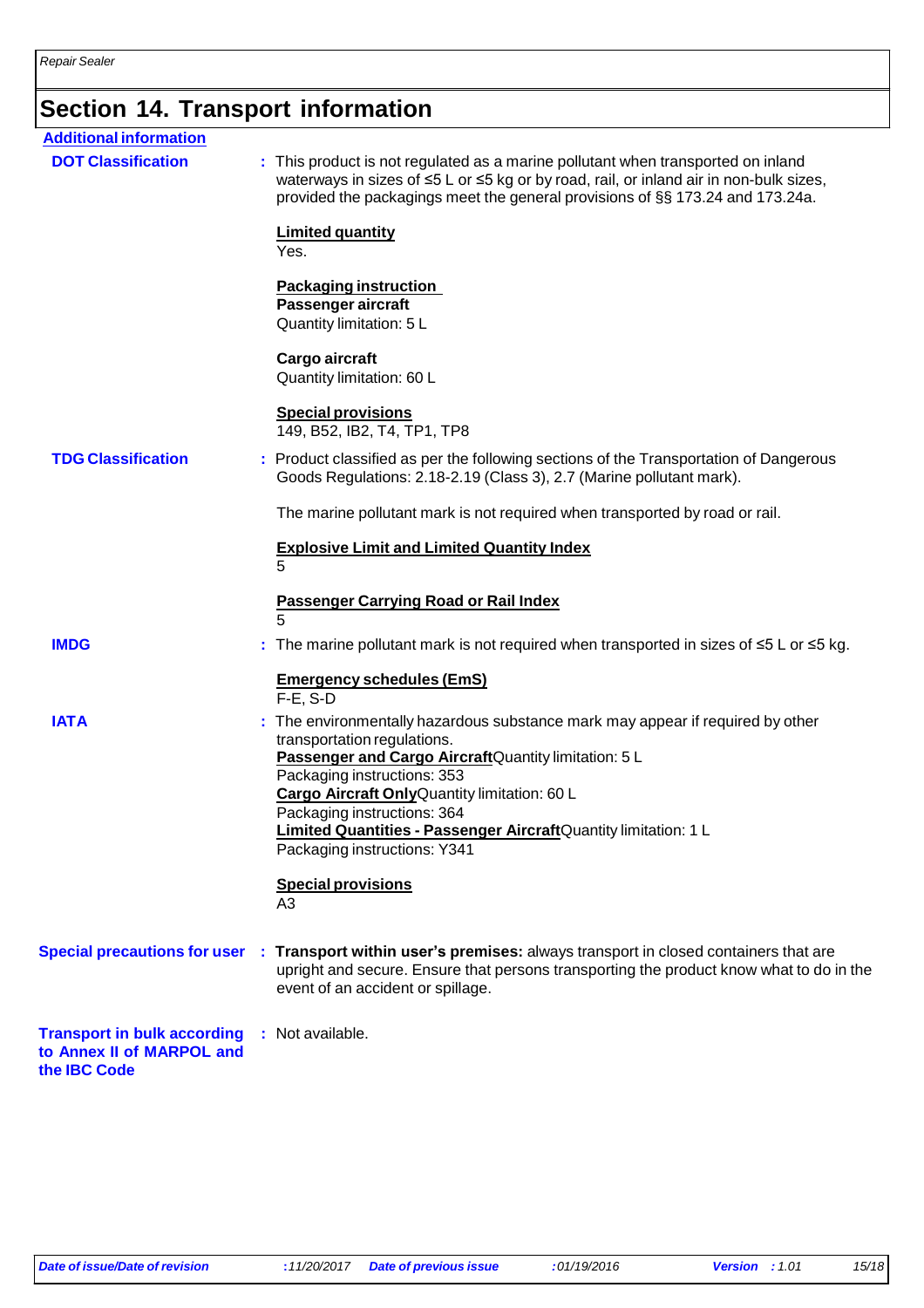# **Section 15. Regulatory information**

| <b>U.S. Federal regulations</b>                                                   | : TSCA 8(a) PAIR: heptane; methylcyclohexane                                                                                                                                                             |
|-----------------------------------------------------------------------------------|----------------------------------------------------------------------------------------------------------------------------------------------------------------------------------------------------------|
|                                                                                   | TSCA 8(a) CDR Exempt/Partial exemption: Not determined                                                                                                                                                   |
|                                                                                   | Clean Water Act (CWA) 307: toluene; ethylbenzene; benzene; zinc oxide                                                                                                                                    |
|                                                                                   | Clean Water Act (CWA) 311: toluene; ethylbenzene; benzene; propionic acid                                                                                                                                |
| <b>Clean Air Act Section 112</b><br>(b) Hazardous Air<br><b>Pollutants (HAPs)</b> | : Listed                                                                                                                                                                                                 |
| <b>Clean Air Act Section 602</b><br><b>Class I Substances</b>                     | : Not listed                                                                                                                                                                                             |
| <b>Clean Air Act Section 602</b><br><b>Class II Substances</b>                    | : Not listed                                                                                                                                                                                             |
| <b>DEA List I Chemicals</b><br>(Precursor Chemicals)                              | : Not listed                                                                                                                                                                                             |
| <b>DEA List II Chemicals</b><br><b>(Essential Chemicals)</b>                      | : Not listed                                                                                                                                                                                             |
| <b>SARA 302/304</b>                                                               |                                                                                                                                                                                                          |
| <b>Composition/information on ingredients</b>                                     |                                                                                                                                                                                                          |
| No products were found.                                                           |                                                                                                                                                                                                          |
| <b>SARA 304 RQ</b>                                                                | : Not applicable.                                                                                                                                                                                        |
| <b>SARA 311/312</b>                                                               |                                                                                                                                                                                                          |
| <b>Classification</b>                                                             | : FLAMMABLE LIQUIDS - Category 2<br><b>SKIN IRRITATION - Category 2</b><br><b>SKIN SENSITIZATION - Category 1</b><br>SPECIFIC TARGET ORGAN TOXICITY (SINGLE EXPOSURE) (Narcotic effects) -<br>Category 3 |
| <b>Composition/information on ingredients</b>                                     |                                                                                                                                                                                                          |

No products were found.

### **SARA 313**

|                                           | <b>Product name</b> | <b>CAS number</b> | $\frac{9}{6}$ |
|-------------------------------------------|---------------------|-------------------|---------------|
| <b>Form R - Reporting</b><br>requirements | zinc oxide          | 1314-13-2         | ՝≤3           |
| Supplier notification                     | zinc oxide          | 1314-13-2         | '≤3           |

SARA 313 notifications must not be detached from the SDS and any copying and redistribution of the SDS shall include copying and redistribution of the notice attached to copies of the SDS subsequently redistributed.

**State regulations**

| <b>Massachusetts</b>       | : The following components are listed: HEPTANE; N-HEPTANE; 3-METHYLHEXANE;<br>METHYLCYCLOHEXANE; ISOHEPTANE; 2,3-DIMETHYLPENTANE; CARBON<br><b>BLACK; ZINC OXIDE FUME</b>                                           |
|----------------------------|---------------------------------------------------------------------------------------------------------------------------------------------------------------------------------------------------------------------|
| <b>New York</b>            | : None of the components are listed.                                                                                                                                                                                |
| <b>New Jersey</b>          | : The following components are listed: n-HEPTANE; HEPTANE; 3-METHYLHEXANE;<br>HEXANE, 3-METHYL-; METHYLCYCLOHEXANE; CYCLOHEXANE, METHYL-; 2,<br>3-DIMETHYLPENTANE; PENTANE, 2,3-DIMETHYL-; CARBON BLACK; ZINC OXIDE |
| <b>Pennsylvania</b>        | : The following components are listed: HEPTANE; HEXANE, 3-METHYL-;<br>CYCLOHEXANE, METHYL-; HEXANE, 2-METHYL-; PENTANE, 2,3-DIMETHYL-;<br>CARBON BLACK; ZINC OXIDE; ZINC OXIDE FUME                                 |
| <b>California Prop. 65</b> |                                                                                                                                                                                                                     |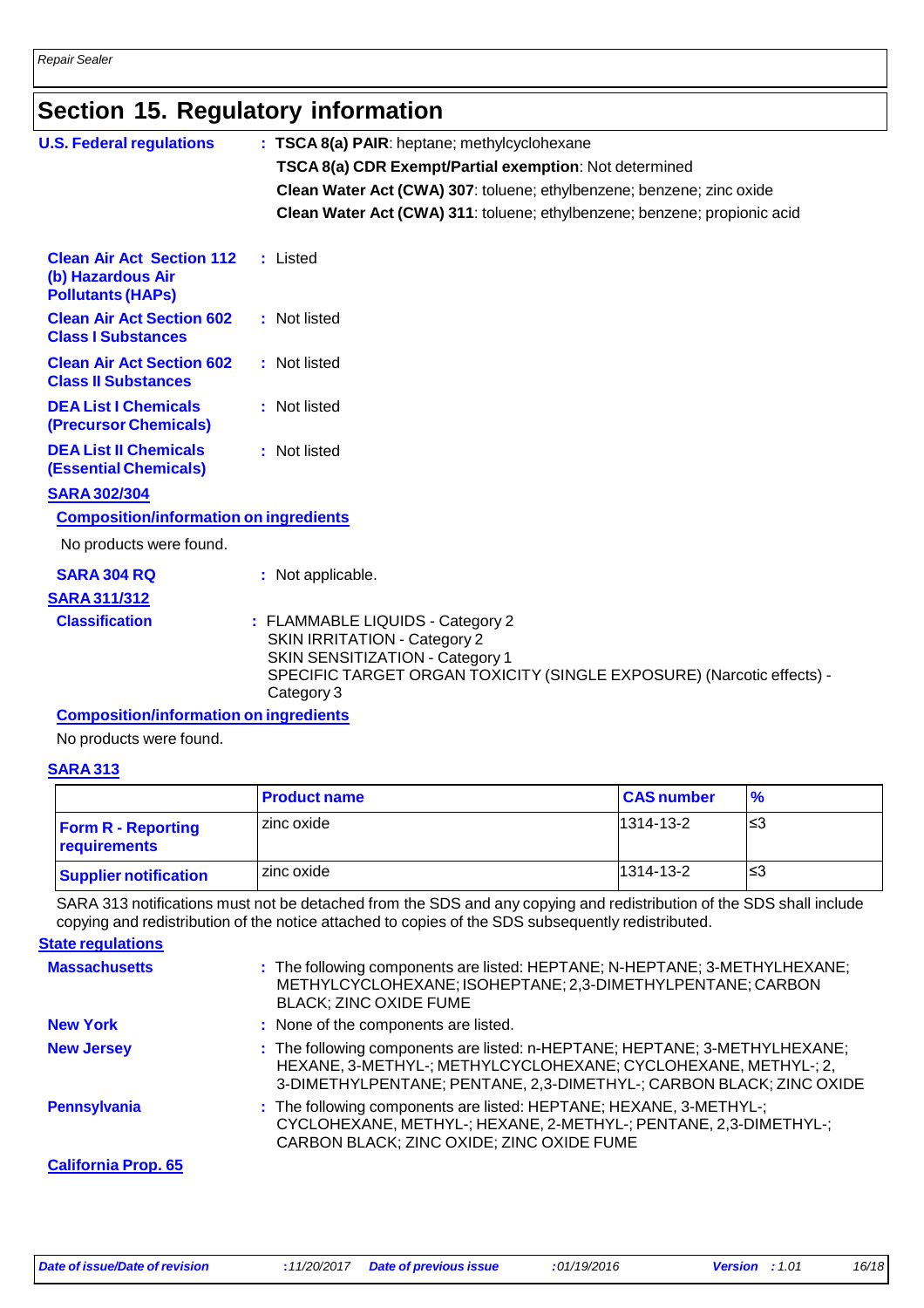## **Section 15. Regulatory information**

WARNING: This product can expose you to Benzene, which is known to the State of California to cause cancer and birth defects or other reproductive harm. This product can expose you to chemicals including ethylbenzene, carbon black, respirable other than powder, which are known to the State of California to cause cancer, and toluene, which is known to the State of California to cause birth defects or other reproductive harm. For more information go t[o](http://www.p65warnings.ca.gov/) [www.P65Warnings.ca.gov.](http://www.p65warnings.ca.gov/)

| Ingredient name                                       | No significant risk<br><b>level</b> | <b>Maximum</b><br>acceptable dosage<br>level |
|-------------------------------------------------------|-------------------------------------|----------------------------------------------|
| toluene                                               |                                     |                                              |
| ethylbenzene                                          |                                     |                                              |
| benzene<br>carbon black, respirable other than powder |                                     |                                              |
|                                                       |                                     |                                              |

### **Canadian lists**

**Canadian NPRI :** The following components are listed: Heptane (all isomers); Heptane (all isomers); Heptane (all isomers); Heptane (all isomers); Heptane (all isomers); Zinc (and its compounds)

**CEPA Toxic substances :** None of the components are listed.

**International regulations** 

**Chemical Weapon Convention List Schedules I, II & III Chemicals**

Not listed.

### **Montreal Protocol (Annexes A, B, C, E)**

Not listed.

**Stockholm Convention on Persistent Organic Pollutants**

Not listed.

### **Rotterdam Convention on Prior Informed Consent (PIC)**

Not listed.

### **UNECE Aarhus Protocol on POPs and Heavy Metals**

Not listed.

### **Inventory list**

| <b>Australia</b>         | : All components are listed or exempted. |
|--------------------------|------------------------------------------|
| <b>Canada</b>            | : All components are listed or exempted. |
| <b>China</b>             | : All components are listed or exempted. |
| <b>Europe</b>            | : All components are listed or exempted. |
| <b>New Zealand</b>       | : All components are listed or exempted. |
| <b>Philippines</b>       | : All components are listed or exempted. |
| <b>Republic of Korea</b> | : All components are listed or exempted. |
| <b>Taiwan</b>            | : All components are listed or exempted. |
| <b>United States</b>     | : All components are listed or exempted. |

### **Section 16. Other information**

**National Fire Protection Association (U.S.A.)**